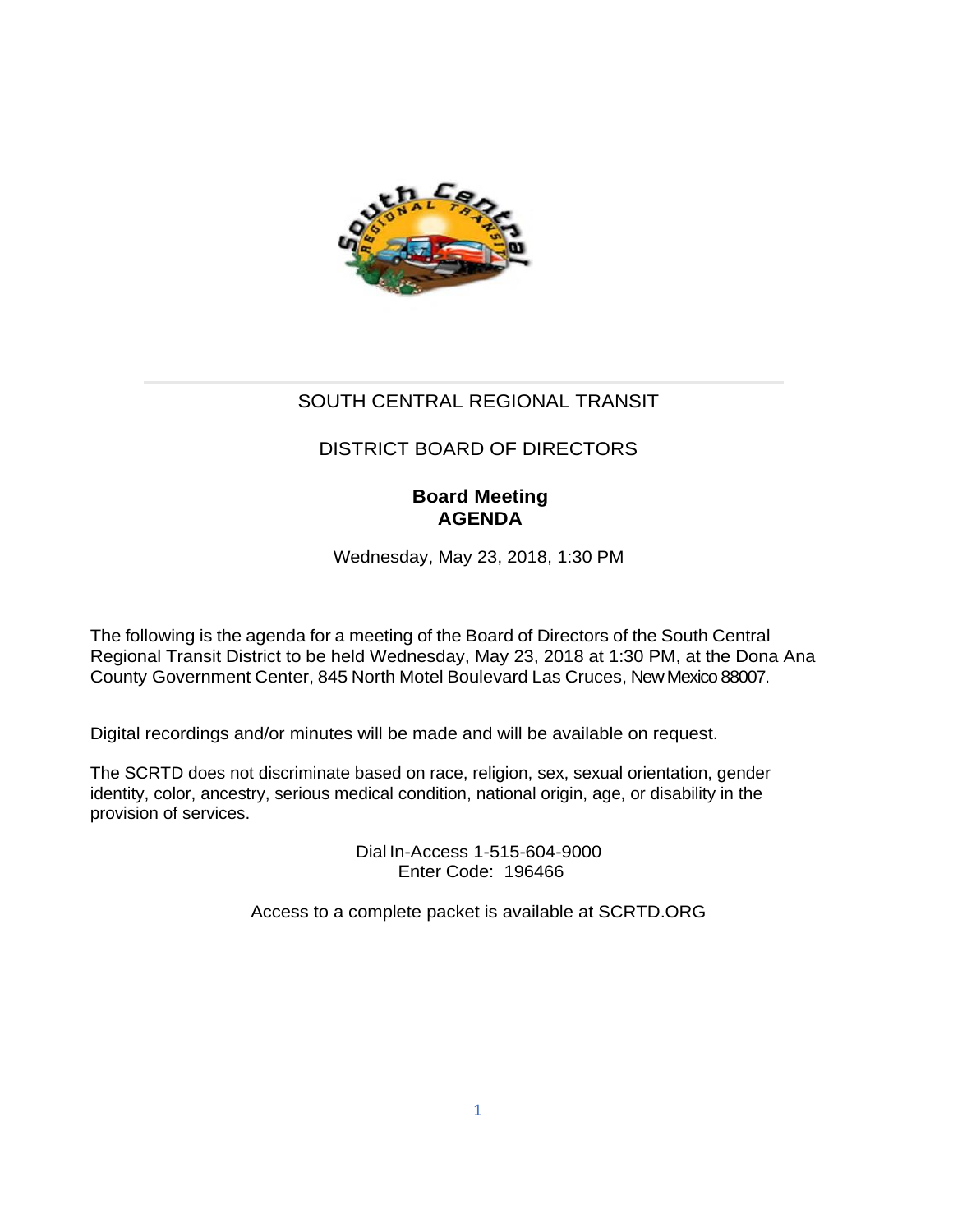

Call toOrder

- 1. PledgeofAllegiance
- 2. Roll Call
- 3. ChangestotheAgenda
- 4. Public Input
- 5. Approval of SCRTD Meeting Minutes of April 25,2018
- 6. Financial Report for the Period Ending April 30, 2018- Katherine Gervasio
- 7. Executive Director's Report- David Armijo
- 8. Discussion items:
	- a. Dona Ana County MOU Agreement with SCRTD Funding FY18-19
	- b. NM DOT Grants for FY19
		- **i.** 5311 Rural Grant
		- **ii.** 5310 Enhanced Senior and People with Disabilities Grant
	- **c.** Agency Budget FY2018
- 9. Action items:
	- a. A Resolution approving the Financial Statements as of April 30, 2018.
	- b. A Resolution approving the opening of the Bank of the West Account and transfer of funds from Bank of the Southwest
	- c. A Resolution approving the use of Commercial Credit Card for small purchases
	- d. A Resolution approving the District Budget for Fiscal Year 18-19
	- e. A Resolution approving the lease of a bus facility on 833 Anthony Drive, Anthony
	- f. A Resolution approving the addition of new positions to the Districts Compensation Schedule of Positions
	- g. A Resolution approving the opening of an ADP account to provide Payroll & Human Resources
- 10. Board Comment
- 11. Adjourn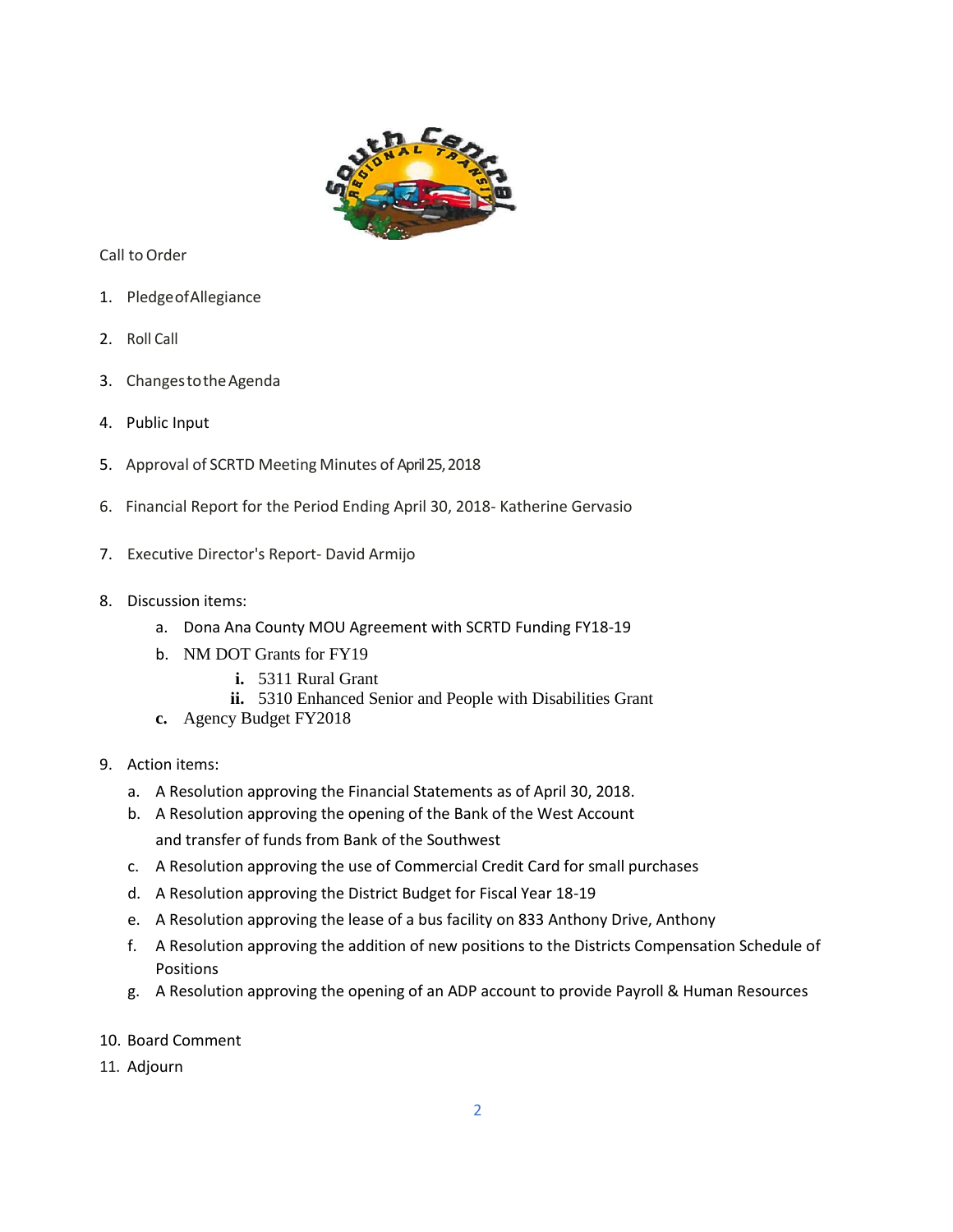

# **South Central RTD Board of Directors Meeting Wednesday, April 25, 2018 – 1:30 PM Doña Ana County Government Center 845 N. Motel Blvd., Las Cruces, NM 88007**

# **MINUTES**

**Call to Order** – Chairman Perea called the meeting to order at 1:30 pm.

- **I. Pledge of Allegiance:** Pledge of Allegiance was led by Trustee Garcia.
- **II. Roll Call (Sign In)** Kathy Elverum, SCRTD Fiscal Clerk, did a roll call of SCRTD Board members. With five members present, a quorum was established. Member Garrett became the sixth Board member present with his arrival at 1:39 pm and it was announced by Chair Perea.

# **Present at the meeting**:

## **Board Members:**

Javier Perea, RTD Chair, City of Sunland Park, Majorie Powey, Village of Williamsburg, attending by telephone Veronica Garcia alternate for Nora Barraza, RTD Vice Chair, Town of Mesilla Jack Eakman, City of Las Cruces Billy Garrett, RTD Secretary, Doña Ana County Gerald LaFont, City of Elephant Butte

# **SCCOG Staff:**

Katherine Gervasio, SCCOG Fiscal Administrator Kathy Elverum, SCRTD Fiscal Clerk Jay Armijo, SCCOG Executive Director

# **SCRTD Staff:**

David Armijo, SCRTD Executive Director

## **Guests:**

See sign in sheet for public guests

# **Members Absent:**

James "Slim" Whitlock, Village of Hatch Steve Green, City of T or C Diana Trujillo, City of Anthony

# **III. Approval of / Changes to Agenda-See Attached:**

Chair Perea asked if there are any changes to the agenda. Member Eakman made a motion to approve the agenda as presented, Alternate Garcia seconded. A vote of the members was taken by affirming aye, and the motion carried unanimously.

# **IV. Public Input- Originally there were none, but a group of DVR students came in and asked to be heard.**

Grisel Portillo began by thanking SCRTD for providing a mode of transportation. If it weren't for you, there wouldn't be a way home or to work.

Amner Castro, Edgar Ramirez, Jeovani Rodriguez, Ivonne Perez and Hector Rivera all stepped to the podium and thanked the Members for making the bus service possible as it is making a difference in their lives.

Executive Director Armijo explained that these students are part of a program that teaches the necessary skills to be able to become more independent and to learn how to hold a job. They travel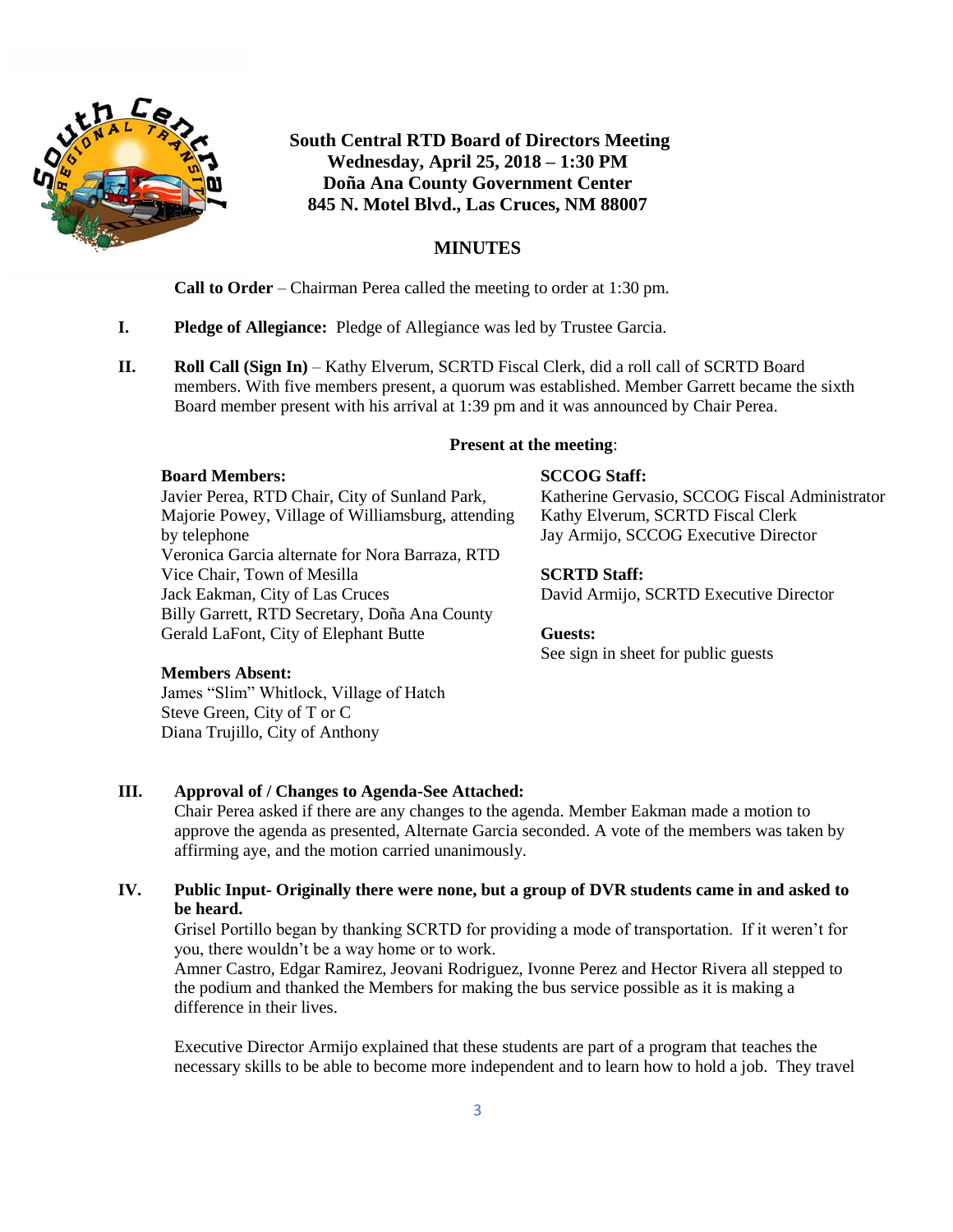to Good Samaritan each day, beginning at an early hour, they catch the buses in time to report for work. At the end of the day they are returned safely home.

One of the Counselors came forward and said this is the first class to work with the curriculum and thanks to the cooperation the SCRTD has provided, it has been a success.

Executive Director Armijo said before this program was launched, a meeting was held to talk with the counselors and students. SCRTD was expecting a light turnout but instead were greeted by not only parents but extended families as well. This program will continue again in August with a new group of students as this group graduates in May.

#### **V. Approval of SCRTD March 28, 2018 minutes-See Attached:**

Member Eakman made a motion to approve the minutes of March 28, 2018 as distributed, Councilor LaFont seconded. A vote of the members was taken by affirming aye, and the motion carried unanimously.

### **VI. Financial Reports for period ending March 31, 2018-See Attached:**

SCCOG Fiscal Administrator, Katherine Gervasio said the Financials represent the third quarter of the fiscal year. The District has expended \$691,000, year to date with \$92,000 unpaid at the end of March but is working through that process. There are a couple of budget adjustments, an increase in auto insurance and fuel. The adjustments also include decreasing health insurance since the drivers are not fully utilizing the benefits.

There are no budget adjustments for revenue. The current year to date revenue is \$727,000 of which a \$131,000 has been invoiced but not received as of March 31. This week the District received the 5311 payment and the Dona Ana County payment.

**VII. Executive Director's Report. See attached report & Power Point:** SCRTD Executive Director, David Armijo, said grants continue to be a challenge. It is not so much obtaining the grants but maintaining them once they are acquired. The State has been having a challenging year with Black Cat not working as intended, resulting in a delay of payments. The payments coming in now are for February, they didn't show up in the March revenue statement, but the good news is they are in the bank now.

Executive Director Armijo said he has been meeting with each of the commissioners and still has two to go. He has been answering their questions and has also referred them to the website. He has added a dashboard and the procurement piece as well as other items the Federal Government is looking for. He now can make these changes on his own after working with WeAreIT, the web designers.

He then covered the slides for ridership trends since the program began. It demonstrates dynamic growth of about 160% to the current numbers. If you run the projection and double the ridership for the rest of the year, we would end with about 27,000. The busiest months are yet to come so Director Armijo said he expects to end the year somewhere between 28,000 to 30,000 riders.

Director Armijo reported the two grants he is working on now is the 5310, designed to help service seniors and people with disabilities. It is an on-call service making use of smaller vehicles, which is included in the grant. The Federal Government will pay about 80% of the cost of the vehicle, \$39,000 and the other 20% will come from a match. He hopes the match can come from either membership or from Dona Ana County since they will be the ones to benefit from this service. He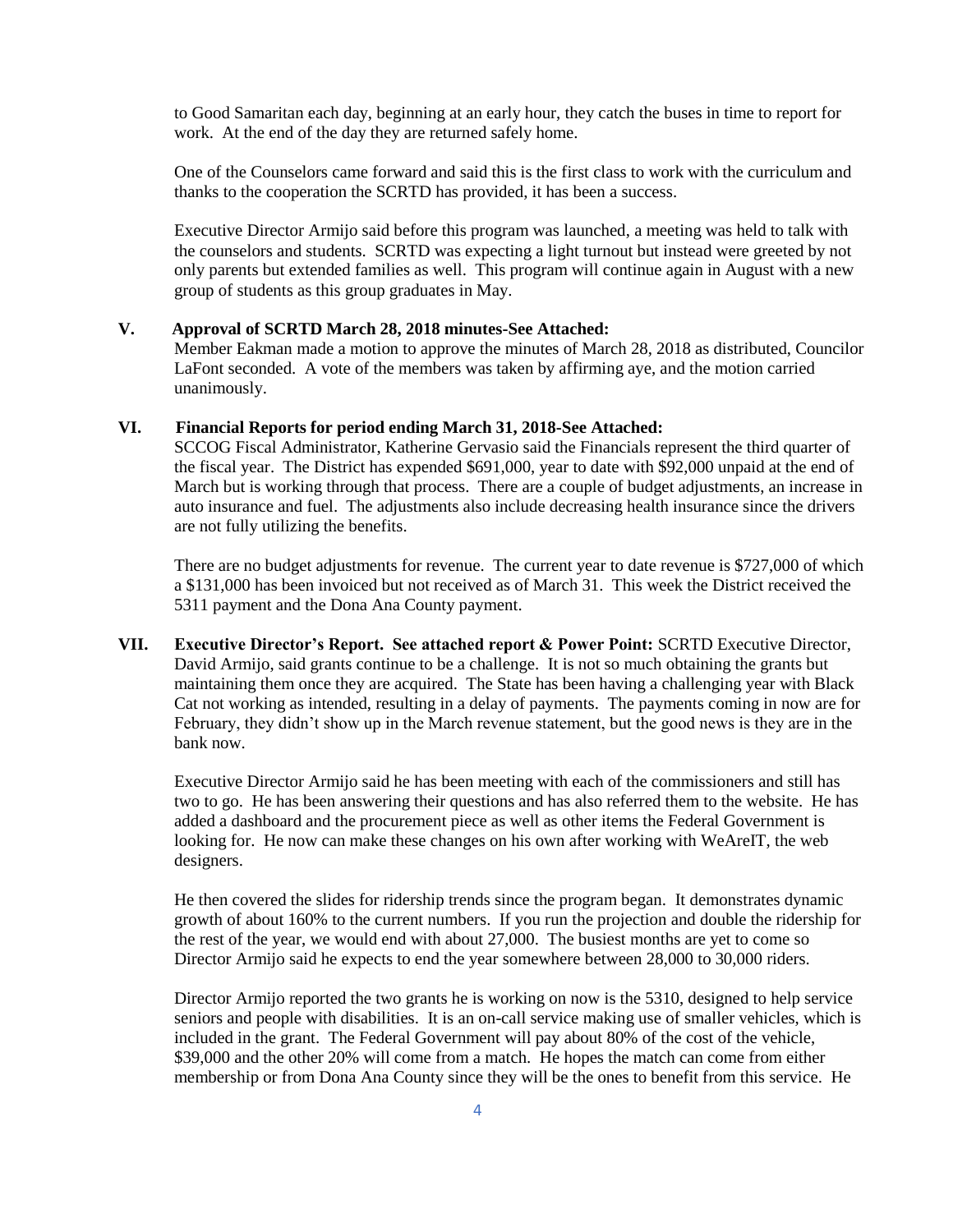will be coming back to Dona Ana County to look at two requests; one for the 5310 match and the other for the 5311. We currently have this grant which provides for 80% of administrative costs and 50% of the service costs. That amount they would be looking for from the County is about \$500,000.

The Grant forecast was presented using Power Point. He showed what revenues were realized in FY18 and projected the Grants to FY 19 showing revenue at \$ 1,035,980.00. Director Armijo explained that if you project out four years, as shown on page 32 of the five-year plan, grants would generate \$2.2 million over that period. When you combine that to the membership dues, the Dona Ana agreement, fares and advertising, it brings total projected revenues to \$4.5 million for the same four-year period.

Director Armijo touched on the budget. All the routes have been broken down with the number of trips, and the annual operating costs, not including administrative costs since that is a reoccurring cost. The chart tells you how much you save by eliminating a route. However, there are some administrative costs buried in the report that pertain to operations, the service with STS and the South Central Council of Governments contract. The Blue line is at the low end of the costs as they make fewer runs per day.

He broke it down again from a fiscal standpoint. If you look at the grants and the Dona Ana Grant. Initially it was \$465k and dropped to \$350k the second year and in 2019 it is projected to be \$487k with the additional bus services and the on-demand van service. If the County doesn't feel that can afford to move on both services, one or more could be adjusted. Moving to 2020 it increases again with additional buses or expansion of routes.

#### **VIII. Action Items:**

#### **8.a. Resolution approving the Financial Statements of as March 31, 2018.**

Katherine Gervasio came to the podium to stand for questions. The budget adjustments were explained during the financial report. Member Eakman made a motion to approve the Financial statements as of March 31, 2018, Alternate Garcia seconded. A roll call vote was taken, and the motion carried unanimously.

#### **8.b. Personal Time Off Policy-See page 15**

Executive Director Armijo explained he has nine employees who drive buses and it is difficult to schedule routes without using overtime, in cases where people call in sick at the last minute. The purpose of this policy is to move all the time off into one bucket, where it is personal time off. It can also allow for the employees to sell off their leave when it is cheaper for SCRTD before wages go up or use it for deferred comp as allowed under PERA.

Member Eakman made a motion to approve the Personal Time Off Policy, Member Garrett seconded. The floor was opened for discussion. Member Eakman asked what the staffing plan is, how many extra hours are needed for coverage, what is the plan for people to take PTO and what is the staffing plan if there is a last-minute request for personal time off. Director Armijo using the current model, explained they get one or two requests off per pay period. He has been able to cover those shifts with one or more of the administrative/drivers without the use of an "extra board." If they had to use an extra board he would be spending an extra \$40,000 a year including benefits. On occasion he does have to utilize overtime to cover the shifts, for example, the Supervisor was off that left one person to cover. Member Eakman also asked if this enhances the predictability of staffing. Director Armijo said he believes so. He has been lenient in allowing the use of sick leave but as the District matures he is are asking employees to adhere to the HR manual leave policy. If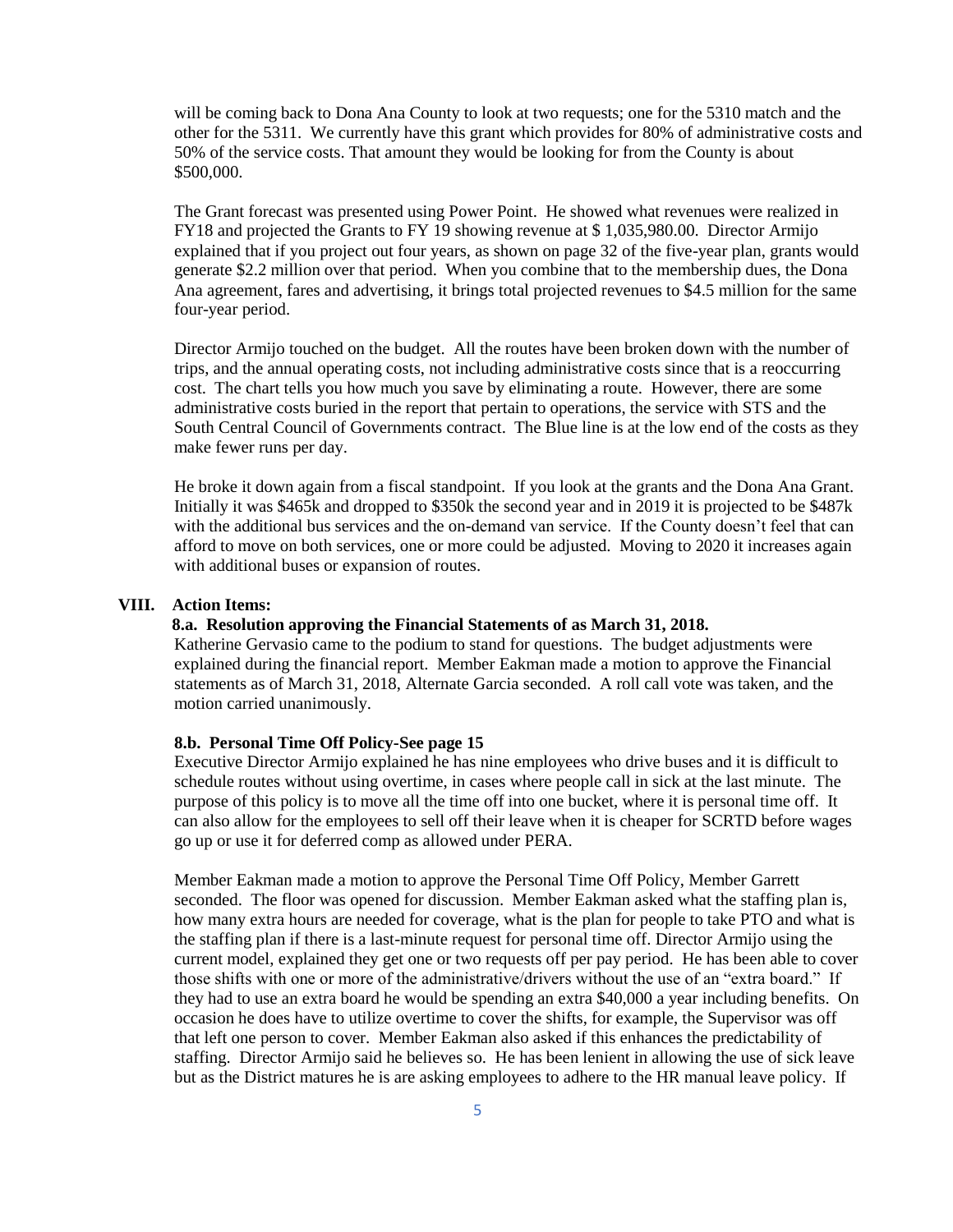someone calls in sick at 5:30 in the morning, it could mean using another driver on an overtime basis or cancelling the route all together.

Member Garrett asked for a clarification as to if this is paid time off or personal time off. The verbiage has been used interchangeably. He feels it should read one way or the other. The decision would read as "Paid Time Off" and that is the language on the Resolution.

A roll call vote was taken on the motion on the floor and it carried unanimously.

#### **8.c. Blue Route Modification-See page 17**

David Armijo, Executive Director said this item was tabled at the last meeting. The general recommendation from the Board was to look at option two, which is to modify the Blue route. He spent last week looking for the best solution and came up with a way to connect to the red route at Highway 228 and the Mesquite school. It is possible to turn the bus around using the circular drive at the school. It saves time and reduces mileage. It also allows for shorter trips were the bus could possibly be repurposed for something else. If we do a 5310 Grant with on call service, it could be used to help make those connections.

Member Eakman asked how those savings will be realized. Mr. Armijo said at the bottom of page 17, he has shown a reduction in costs by 40% or approximately \$47,211 per year. He said the down side is this is part of the 5311 Grant, which is a 50/50 match. Therefore, you would save the local match to the tune of \$23,000 since half of that is from matching funds.

Member Eakman asked how many miles would be saved and what costs will be saved and what hours will be saved, and will it lead to a loss of moral to the troops. Mr. Armijo explained it saves about 12 miles one way for a total of about 75 miles a day for 21,924 per year. Some labor hours would come down. The trips on the blue route are going to be adjusted for the summer since the DVR students will be out of school until August. The drivers understand this is part of the business.

Member Garrett said we had talked about using the savings on the northern routes. What is the status of that. Director Armijo said the Governor was told by the State Supreme Court that ten of the bills she vetoed were done so illegally and now have become law. Unfortunately, it included a bus that we were counting on for creating the northern route. We are still working on a couple of vehicles that might be available in Sierra County and we are continuing to look where possible for a bus. Where are we with Grants funding for next year that will go towards operations for next year. He has applied and passed through the first two steps. By the third week in May we should have information about the awards. We should be receiving more than last year, subject to local matches. Member is reluctant to get ahead of ourselves in terms of funding before the awards are completed. He feels it would be appropriate for this Board to express our interest to continue to explore ways to expand service north to Hatch and Sierra County. This has always been about more than Dona Ana County and more than Las Cruces. It is not just about creating savings with the modifications, but to turn those savings back into expansion of service.

Chair Perea asked if the route has shown any improvement since this study started. Mr. Armijo said a few changes have been made as of a couple weeks ago because of a lack of riders. This latest change would only be dropping three stops and keeping 11 and still connects Mesilla to the southern part of the community. He may look at cannibalizing some routes from the red route.

Member Eakman said there are two important value points on the resolution. Efficiency is important to validate how SCRTD is managed. It is also important to provide service to the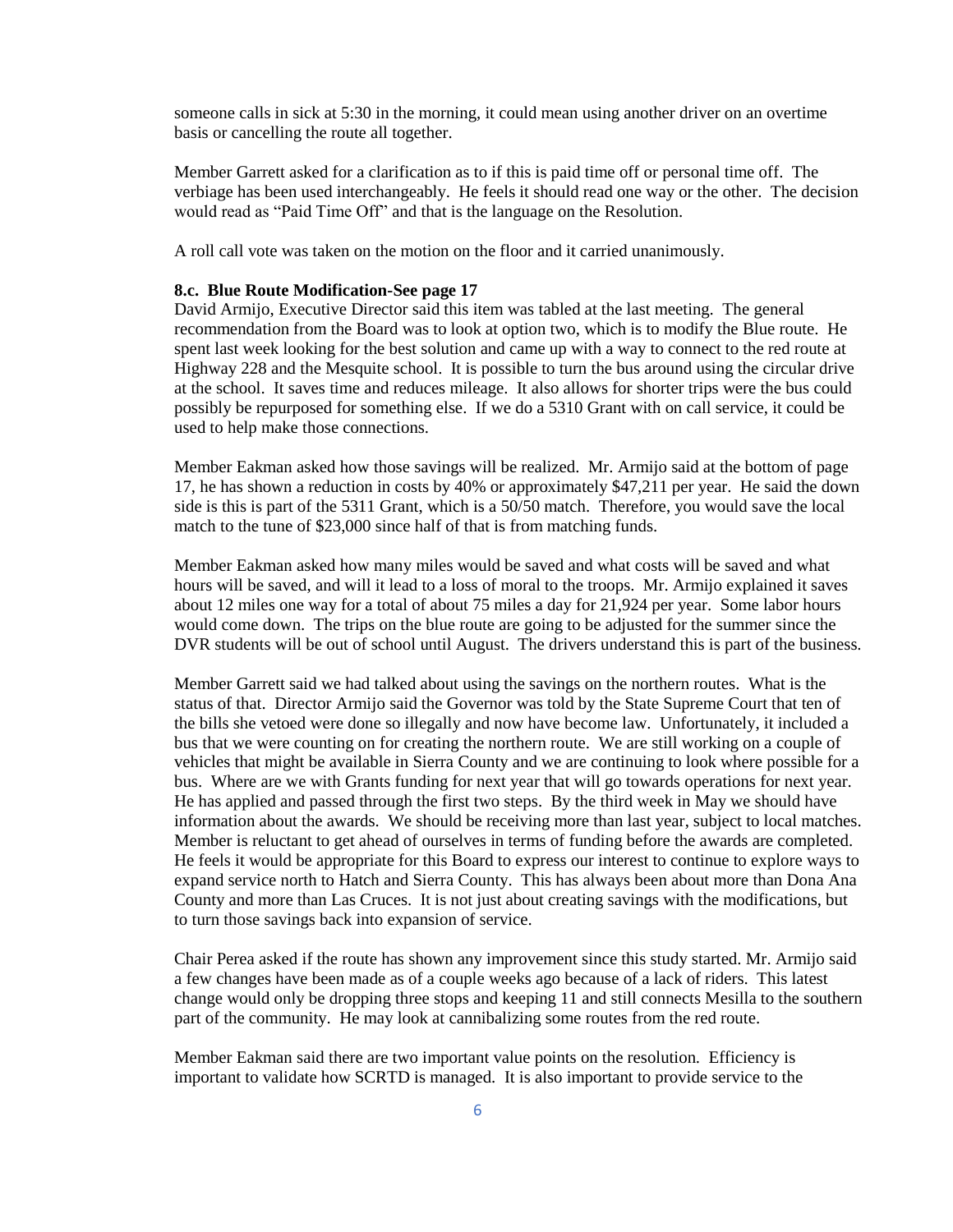community. He feels there should be a short term strategic plan to look at this route. It should be an action item on the agenda as soon as possible. The savings could be used to fund a route towards the north, but we need to have a strategy that can been presented to all the communities who are part of the SCRTD system.

Director Armijo said that when he showed the grants for the next year, the 5311 includes funds to expand service to Hatch. It does not fund a new vehicle to run the route. We have until October to resolve that. At the next meeting he can bring that strategy to the Board.

Member Powey asked if discussion have taken place with the people who ride the Blue route. Director Armijo said there had been meetings the prior month and the ones who showed up used the service. They wanted better connectivity and more stops along the way. He hopes that we can do that with more grants in the future and changing the member contributions as appropriate.

Member Garrett made a motion to approve the changes in the Blue Route as presented and to request the Executive Director come to the Board at the next meeting with alternatives for use of the savings to include development of service to Sierra County and Hatch, Member Eakman seconded. The motion was opened for discussion. Member Eakman commented that whatever savings will be realized with the modifications, they must be greenback dollars not something that is tied up in some future funding. Member Garrett agreed. saying he was intrigued by what the Director was saying about not all the savings would be realized since it is part of a match grant. That is why it is important for the Director to come back to the Board next month with the short-term plan and actual savings.

A roll call vote was taken, and the motion carried unanimously.

#### **8.d. Approve Five Year Plan- See Attached**

David Armijo gave a short history of the prior five years. One of the key changes was to change the Mission Statement, and that has been completed. The update looks at the goals and objectives. We started the plan with 22 and have completed 17 of those objectives. He continued to touch on the high points of the document, updated information on ridership, funding, and a snapshot of the financial status. The next step is to make a formal request of the local MPO to look at this plan and help to identify additional resources, hire a consultant, do a strategic plan that should be at least a ten-year plan and at some point, we should have a 20-year plan. The update is done and what we need to do now over the next year and a half is to find additional funding sources working with the Regional Planning Organizations and a consulting team.

Member Eakman stated the MPO would be glad to assist and would like to see the process begin the earlier the better.

Member Garrett made a motion to approve the updated Five-year Plan, Member Eakman seconded. A roll call vote was taken, and the motion carried unanimously.

#### **8.e. Approval of Bylaws- Tabled**

#### **IX. Discussion Items**

### **a. Bylaws review-See Attached**

Mr. Armijo said this item is on the agenda twice and hopes that once the discussion is completed a vote can be taken to approve the Bylaws. He reminded the Board that the Bylaws are tied to the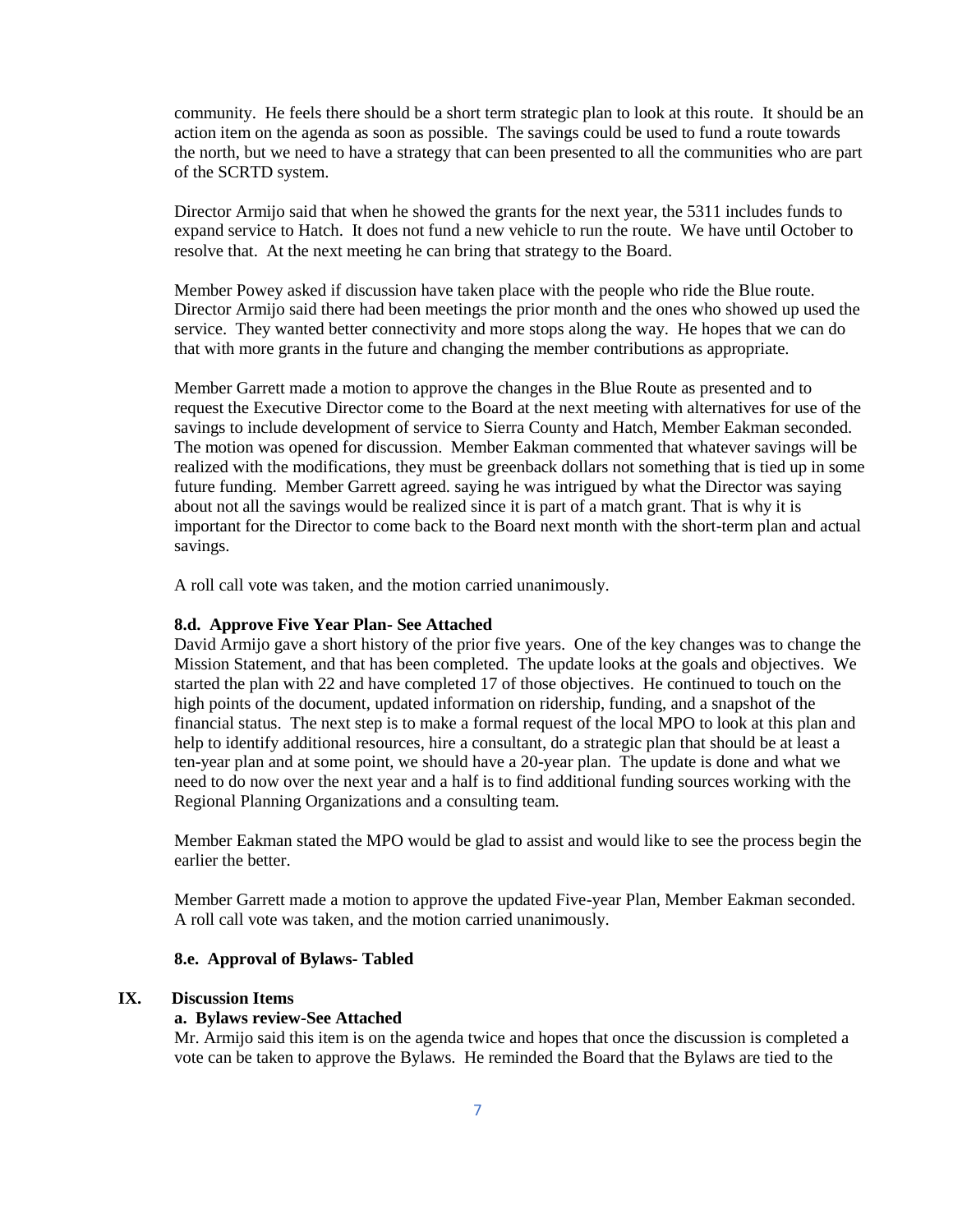Intergovernmental contract. A slide presentation went over the Articles by section to indicate what changes are being proposed.

Member Garrett pointed out the duties of the Treasurer on page 7 are not practical to administer as a Board member. It would seem to be a function of the fiscal agent and the Executive Director. Member Eakman pointed out that in order to comply with the intergovernmental contract all four officers need to be appointed. However, the Bylaws can be written to define what duties are expected. He suggested that those duties be deleted and be a part of the Chair or staff. Mr. Armijo said he will look at other agencies and what they are doing and bring it back to the Board at the next meeting with a corrected description of the job duties.

Sharon Thomas, Chair of the Citizens Advisory Committee, said she became the head of this committee as the connection with the Empowerment Congress when public transportation was its priority. The Congress lost funding and have since come back with a different focus. She has looked at official documents for SCRTD and could not find a description as to what the committee is to do. At the moment, she is the only member of the committee and is seeking direction. Mr. Armijo said this committee exists at the request of the Board as a standing committee. He feels there are going to be continued opportunities for a Citizen Advisory Committee to work with the ADHOC committees as they look at long range planning.

#### **b. District Banking**

#### **i. Selection of Bank**

Director Armijo said he has been doing research as a result of taking over financial duties and payroll from STS into his administrative team. The Bank of the Southwest in Elephant Butte has an office in Las Cruces, but he has revenue collected in both Las Cruces and Anthony and there is not a branch in Anthony. He has evaluated a couple of banks, Wells Fargo and Bank of the West, both of which are in walking distance to the offices. This would allow for improvements in cash handling as it is the best practice to deposit daily.

#### **ii. Commercial Credit Card Policy**

Another discussion involves creating a policy and procedure for a commercial credit card. Some of the purchase requisitions they do are for less than five hundred dollars. This would allow for a cleaner tracking of the purchases and make one payment instead of issuing multiple checks. It comes with limitations, as you would not want to have unrestricted use of the card. Mr. Armijo explained he talked with Chuck McMann with the County and he shared the County procurement policy, which he is still going through.

The third part is to have a line of credit to cover shortage when revenue doesn't come in as expected. The City is using this system with Wells Fargo Bank. Right now, it seems that Bank of the West is offering what is needed at a better price. Mr. Armijo said he is also looking at using an ADP type system for payroll services, depending on the cost for an operation of this size. The Bank of the Southwest doesn't offer a commercial credit card or a line of credit. He is making a push for more efficient use of contractors. He will come back to the Board with more information next month.

#### **c. Signature Authority**

Director Armijo said there are no policies about signatures. He and Katherine Gervasio, SCCOG Fiscal Agent, talked about the need for additional signatures on the checking account. Ms. Gervasio said it had also been brought up by Member Garrett when he was Treasurer. Currently there are two people who sign checks, SCCOG Executive Director, Jay Armijo, and Vice Chair Barraza. Perhaps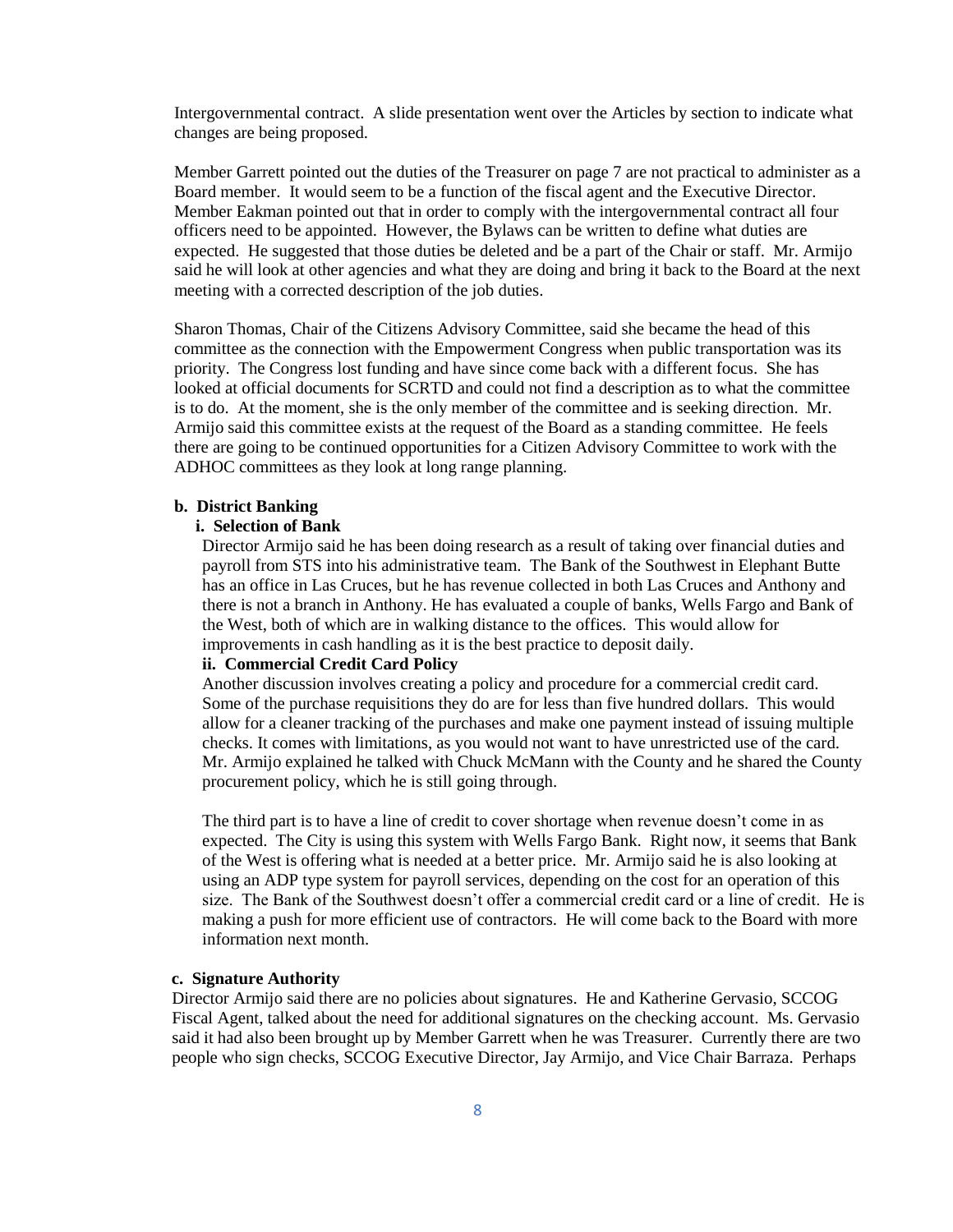the SCRTD Executive Director and another Board member could be additional signers. He will come back with a policy and a request for action next month.

### **d. Tiger Grant Submission 2018**

Mr. Armijo put this on the agenda as a last-minute item. As of Friday, word was out on the internet that this grant has grown to \$1.5 billion. They are changing the title of the program to Build. They are going to increase grants to rural areas. The close of the Grant for 2018 is July which only gives 90 days. He has information in place that can be utilized in applying for the Grant. Both Sherry Thomas and Greg White have agreed to assist in this process. In the past a bus facility would be something that could be at the core of the grant. It is however a high dollar item and would heavily depend on intermodal cooperation. Last year most of the grants went to roads and bridges. To think outside the box, he will look at ICIP's from the different agencies to define something that may work as a transit grant.

If someone has land available for a transit center, that could be considered an in-kind as their contribution. Member Eakman directed the Executive Director to write a letter to the City Manager of Las Cruces with this information. The City has two committees, the Transit and Economic Development who would be interested in this process. Director Armijo said he will create a letter to send to multiple agencies. He needs feedback in the next 30 days and then it will take a diligent effort the last 60 day to file the Grant on time.

Sharon Thomas said she is part of a workforce group that has been setting goals for the next couple of years. They are looking at barriers to employment, one of which is transportation to jobs. She suggested that NM Workforce Connections be part of this process.

### **X. Board Comment**

Member Eakman said that in looking at the Intergovernmental Contract, the ability for the members to have an alternate is quite cumbersome. Perhaps some sort of template could be utilized with greater efficiency. A quorum would not be such a problem in the future.

 Chair Perea made a request that we hold a meeting in Hatch or T or C in the spirit of cooperation and have better attendance and participation from that group. Director Armijo said he will look for suitable locations to hold a meeting. He also reported that the meetings he has had with the County Manager has been very positive.

**XI. Adjournment:** Chair Perea called the meeting adjourned at 3:12 pm*.*

\_\_\_\_\_\_\_\_\_\_\_\_\_\_\_\_\_\_\_\_\_\_\_\_\_\_\_\_\_\_\_\_\_\_\_\_\_\_\_\_\_ \_\_\_\_\_\_\_\_\_\_\_\_\_\_\_\_\_\_\_\_\_

## **Approved by:**

SCRTD Chairman Date **Date** 

Kathy Elverum, SCRTD Recorder

Recordings of the meeting are available upon request

 $\overline{\phantom{a}}$  , and the contract of the contract of the contract of the contract of the contract of the contract of the contract of the contract of the contract of the contract of the contract of the contract of the contrac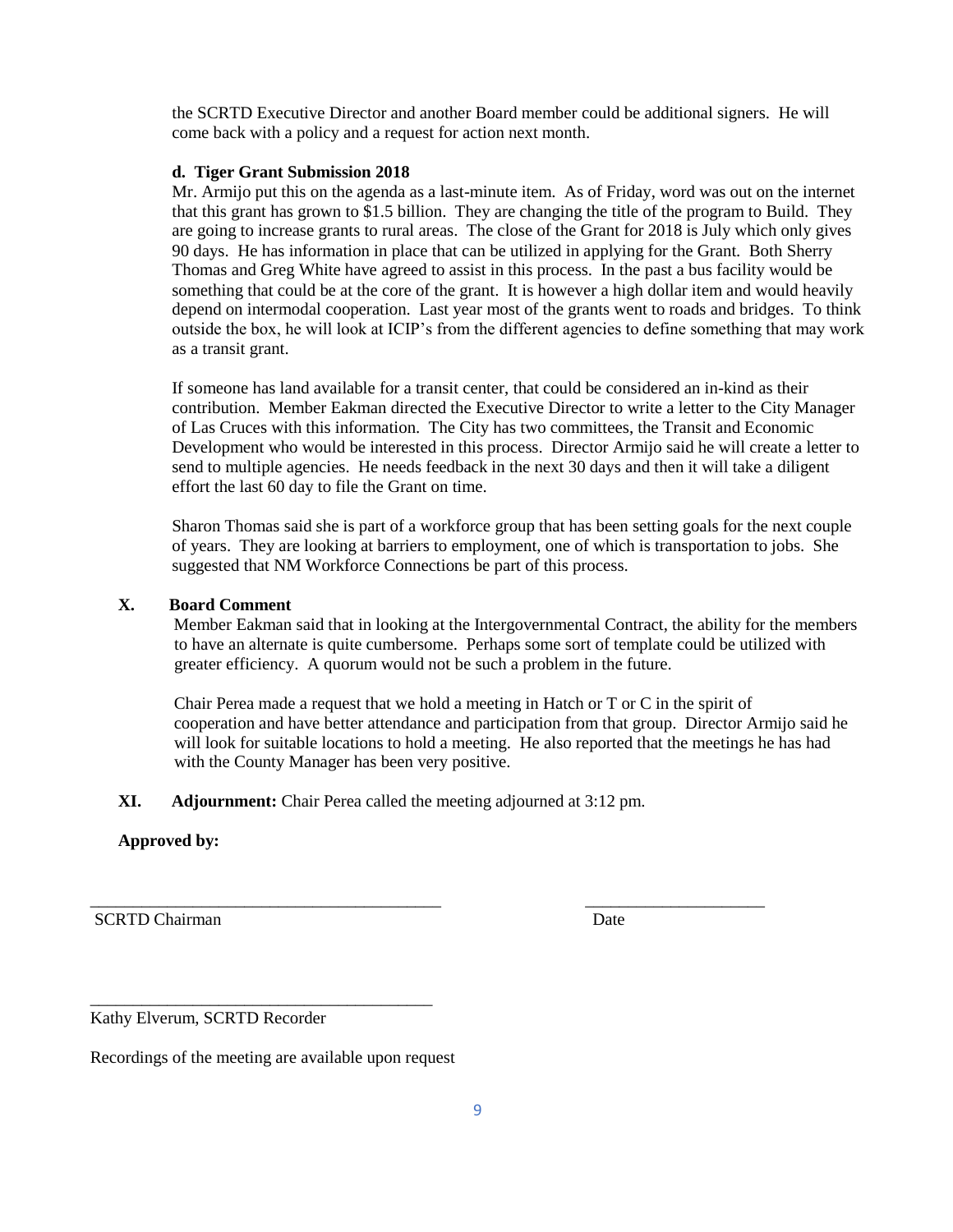| <b>South Central Regional Transit District</b><br>FY 17-18 EXPENDITURES as of 04.30.18 |                  |                                         |                          |                                                    |               |            |  |  |
|----------------------------------------------------------------------------------------|------------------|-----------------------------------------|--------------------------|----------------------------------------------------|---------------|------------|--|--|
| Descriptions                                                                           | <b>Budget</b>    | kevision<br><b>Request</b><br>Increase/ | $Y-T-D$                  | <b>IIIVOICES</b><br><b>Accrued but not</b><br>paid | $\frac{0}{0}$ | Remaining  |  |  |
| <b>Personnel Services</b>                                                              |                  |                                         |                          |                                                    |               |            |  |  |
| Salaries                                                                               | 312,000.00       |                                         | 250,598.75               | 14,500.04                                          | 85%           | 46,901.21  |  |  |
| <b>Employee Benefits</b>                                                               |                  |                                         |                          |                                                    |               |            |  |  |
| FICA/Medicare Tax                                                                      | 21,436.34        |                                         | 18,954.48                | 1,098.92                                           | 94%           | 1,382.94   |  |  |
| <b>WC/SUTA</b>                                                                         | 10,002.90        | (3,500.00)                              | 2,817.80                 | 89.49                                              | 29%           | 7,095.61   |  |  |
| Workers' Comp Insurance                                                                | 26,100.00        |                                         | 21,494.00                |                                                    | 82%           | 4,606.00   |  |  |
| <b>Health Insurance</b>                                                                | 39,334.00        | (3,655.54)                              | 27,970.71                | 1,415.02                                           | 75%           | 9,948.27   |  |  |
| Retirement - PERA                                                                      | 23,088.00        |                                         | 17,915.89                | 982.33                                             | 82%           | 4,189.78   |  |  |
| <b>Travel</b>                                                                          |                  |                                         |                          |                                                    |               |            |  |  |
| Travel - Reimbursement                                                                 | 4,000.00         |                                         | 1,851.86                 |                                                    | 46%           | 2,148.14   |  |  |
| <b>FUEL</b>                                                                            | 84,360.00        |                                         | 68,856.66                | 1,285.87                                           | 83%           | 14,217.47  |  |  |
| <b>Maintance on Vehicles</b>                                                           | 40,000.00        | 7,155.54                                | 32,155.54                |                                                    | 80%           | 7,844.46   |  |  |
| <b>Supplies</b>                                                                        |                  |                                         |                          |                                                    |               |            |  |  |
| <b>Supplies</b>                                                                        | 6,360.00         |                                         | 5,435.15                 |                                                    | 85%           | 924.85     |  |  |
| <i>Insurances</i>                                                                      |                  |                                         |                          |                                                    |               |            |  |  |
| General Liability                                                                      | 2,376.00         |                                         | 1,372.00                 |                                                    | 58%           | 1,004.00   |  |  |
| Automobile Insurance                                                                   | 74,000.00        |                                         | 61,422.55                |                                                    | 83%           | 12,577.45  |  |  |
| D&O Insurance                                                                          | 2,640.00         |                                         | 2,640.00                 |                                                    | 100%          | 0.00       |  |  |
| <b>Contractual Services</b>                                                            |                  |                                         |                          |                                                    |               |            |  |  |
| Professional Fees/Audit                                                                | 9,500.00         |                                         | 9,500.00                 |                                                    | 100%          | 0.00       |  |  |
| Legal Fees                                                                             | 1,000.00         |                                         | 717.84                   |                                                    | 72%           | 282.16     |  |  |
| <b>Contract Services</b>                                                               |                  |                                         |                          |                                                    |               |            |  |  |
| <b>SCCOG</b>                                                                           | 115,000.00       |                                         | 56,641.69                | 6,269.31                                           | 55%           | 52,089.00  |  |  |
| STS, NM                                                                                | 130,800.00       |                                         | 105,629.40               | 9,888.43                                           | 88%           | 15,282.17  |  |  |
| Zia Therapy                                                                            | 12,000.00        |                                         | 9,000.00                 |                                                    | 75%           | 3,000.00   |  |  |
| Camino Real                                                                            | 5,676.77         |                                         | 5,676.77                 |                                                    | 100%          | 0.00       |  |  |
| <b>FineLine Graphics</b>                                                               | 2,500.00         |                                         | 1,678.83                 |                                                    | 67%           | 821.17     |  |  |
| <b>Operating Cost</b>                                                                  |                  |                                         |                          |                                                    |               | 0.00       |  |  |
| Advertisements                                                                         | 150.00           |                                         | $\overline{\phantom{a}}$ |                                                    | 0%            | 150.00     |  |  |
| Conf/Seminars/Training                                                                 | 250.00           |                                         | 144.95                   |                                                    | 58%           | 105.05     |  |  |
| Postage                                                                                | 50.00            |                                         | $\overline{\phantom{m}}$ |                                                    | 0%            | 50.00      |  |  |
| Office Equipment                                                                       | 500.00           |                                         |                          |                                                    | $0\%$         | 500.00     |  |  |
| Subscription/Dues                                                                      | 500.00           |                                         | 500.00                   |                                                    | 100%          | 0.00       |  |  |
| <b>Asset Management</b>                                                                | 700.00           |                                         |                          |                                                    | $0\%$         | 700.00     |  |  |
| Telephone                                                                              | 7,200.00         |                                         | 5,375.08                 |                                                    | 75%           | 1,824.92   |  |  |
| Reserve                                                                                | 7,389.60         |                                         |                          |                                                    | 0%            | 7,389.60   |  |  |
| <b>Bus Rental</b>                                                                      | 1,620.63         |                                         | 1,620.63                 |                                                    | 100%          | 0.00       |  |  |
| Rent- City of Anthony                                                                  | 3,150.00         |                                         | 2,800.00                 |                                                    | 89%           | 350.00     |  |  |
| <b>Capital Assets</b>                                                                  |                  |                                         |                          |                                                    |               | 0.00       |  |  |
| <b>Capital Assets</b>                                                                  |                  |                                         |                          |                                                    |               | 0.00       |  |  |
| <b>Total Expenses</b>                                                                  | 943,684.24<br>\$ | \$                                      | 712,770.58               | 35,529.41                                          | 79%           | 195,384.25 |  |  |
|                                                                                        |                  | <b>Total Expenditures</b>               |                          | \$748,299.99                                       |               |            |  |  |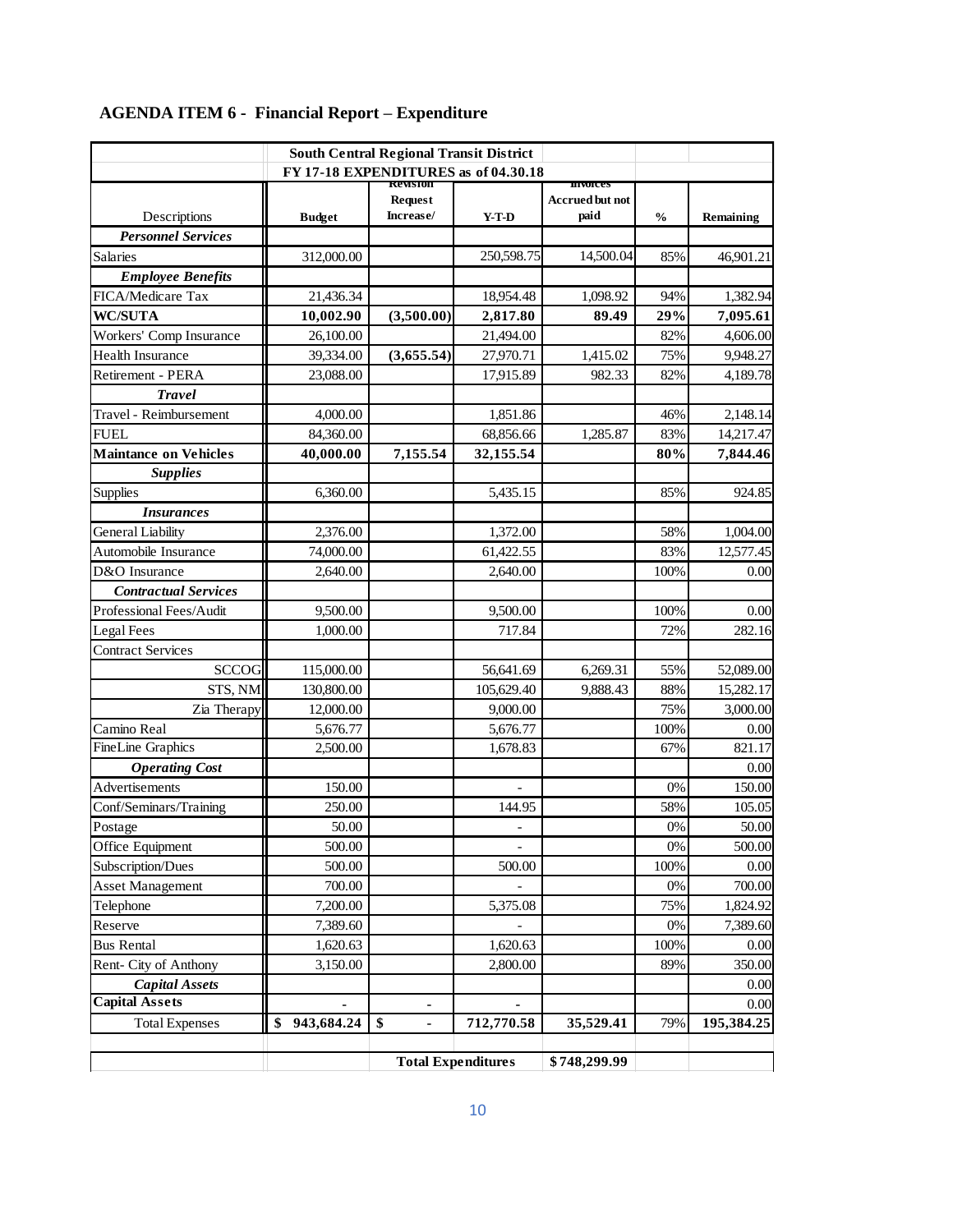# **AGENDA ITEM 6 - Financial Report – Revenue**

| <b>FY 17-18 REVENUE</b>                        |               |                |                                                              |    |                                   |               |           |       |                                                                               |                          |  |                                    |  |
|------------------------------------------------|---------------|----------------|--------------------------------------------------------------|----|-----------------------------------|---------------|-----------|-------|-------------------------------------------------------------------------------|--------------------------|--|------------------------------------|--|
| <b>South Central Regional Transit District</b> |               |                |                                                              |    |                                   |               |           |       |                                                                               |                          |  |                                    |  |
|                                                |               |                |                                                              |    |                                   |               |           |       |                                                                               |                          |  |                                    |  |
| <b>Support &amp; Revenue</b>                   |               | <b>Revenue</b> | <b>Revision</b><br><b>Request</b><br>Increase/<br>(Decrease) |    | $Y-T-D$<br>Received<br><b>PMT</b> |               |           |       | <b>Invoiced But</b><br>Not Received $\frac{1}{2}$ $\frac{1}{2}$ $\frac{1}{2}$ |                          |  | <b>Remaining</b><br><b>Balance</b> |  |
| Membership Dues                                |               |                |                                                              |    |                                   |               |           |       |                                                                               |                          |  |                                    |  |
| <b>CITY OF LAS CRUCES</b>                      | $\mathcal{S}$ | 49,980.00      |                                                              | \$ | 49,980.00                         |               |           | 100%  | $\boldsymbol{\mathsf{S}}$                                                     | $\overline{\phantom{a}}$ |  |                                    |  |
| <b>DONA ANA COUNTY</b>                         | $\mathcal{S}$ | 43,164.00      |                                                              | \$ | 43,164.00                         |               |           | 100%  | $\mathcal{S}$                                                                 | $\overline{\phantom{0}}$ |  |                                    |  |
| <b>SUNLAND PARK</b>                            | $\mathcal{S}$ | 7,208.00       |                                                              | \$ | 7,208.00                          |               |           | 100%  | \$                                                                            |                          |  |                                    |  |
| <b>TOWN OF MESILLA</b>                         | $\mathcal{S}$ | 1,124.00       |                                                              | \$ | 1,124.00                          |               |           | 100%  | $\mathcal{S}$                                                                 |                          |  |                                    |  |
| <b>VILLAGE OF HATCH</b>                        | $\mathcal{S}$ | 843.00         |                                                              | \$ | 843.00                            |               |           | 100%  | \$                                                                            | $\overline{\phantom{a}}$ |  |                                    |  |
| City of Anthony                                | $\mathcal{S}$ | 3,510.00       |                                                              | \$ | 3,510.00                          |               |           | 100%  | \$                                                                            |                          |  |                                    |  |
| <b>CITY OF ELEPHANT BUTTE</b>                  | $\mathcal{S}$ | 732.00         |                                                              | \$ | 732.00                            |               |           | 100%  | \$                                                                            |                          |  |                                    |  |
| <b>CITY OF TRUTH OR</b><br><b>CONSEQ</b>       | $\mathcal{S}$ | 3,315.00       |                                                              |    |                                   |               |           | 0%    | \$                                                                            | 3,315.00                 |  |                                    |  |
| TOWN OF WILLIAMSBURG                           | $\mathcal{S}$ | 229.00         |                                                              | \$ | 229.00                            |               |           | 0%    | \$                                                                            |                          |  |                                    |  |
| Dona Ana County GRT                            |               | 350,000.00     | $\blacksquare$                                               |    | 262,500.03                        |               | 29,166.67 | 83%   | $\mathsf{\$}$<br>\$                                                           | 58,333.30                |  |                                    |  |
|                                                |               |                |                                                              |    |                                   |               |           |       | \$                                                                            |                          |  |                                    |  |
| El Paso MPO 5310                               |               | 42,905.00      |                                                              |    | 42,905.00                         |               |           | 100%  | $\mathcal{S}$                                                                 |                          |  |                                    |  |
| NMDOT 5311                                     |               | 103,403.00     |                                                              |    | 98,108.31                         |               |           | 95%   | \$                                                                            | 5,294.69                 |  |                                    |  |
| NMDOT 5311*                                    |               | 314,315.00     |                                                              |    | 209,875.96                        |               | 38,067.15 | 79%   | \$                                                                            | 66,371.89                |  |                                    |  |
| <b>Bus Fares/Ticket Sales</b>                  |               | 9,400.24       |                                                              |    | 7,010.38                          |               |           | 75%   | \$                                                                            | 2,389.86                 |  |                                    |  |
| <b>Advertisement Revenue</b>                   |               | 12,056.00      |                                                              |    | 0.00                              |               |           | $0\%$ | \$                                                                            | 12,056.00                |  |                                    |  |
| Misc. Revenue                                  |               | 1,500.00       |                                                              |    | 1,500.00                          |               |           | 100%  | \$                                                                            |                          |  |                                    |  |
| <b>TOTAL REVENUES</b>                          | $\mathcal{S}$ | 943,684.24     | \$                                                           | \$ | 728,689.68                        | $\mathcal{S}$ | 67,233.82 | 77%   |                                                                               | \$147,760.74             |  |                                    |  |
| * Funding Begins October 1st, 2018             |               |                |                                                              |    |                                   |               |           |       |                                                                               |                          |  |                                    |  |
|                                                |               |                | <b>Total Accrued Revenue</b>                                 |    |                                   | \$795,923.50  |           |       |                                                                               |                          |  |                                    |  |
|                                                |               |                |                                                              |    |                                   |               |           |       |                                                                               |                          |  |                                    |  |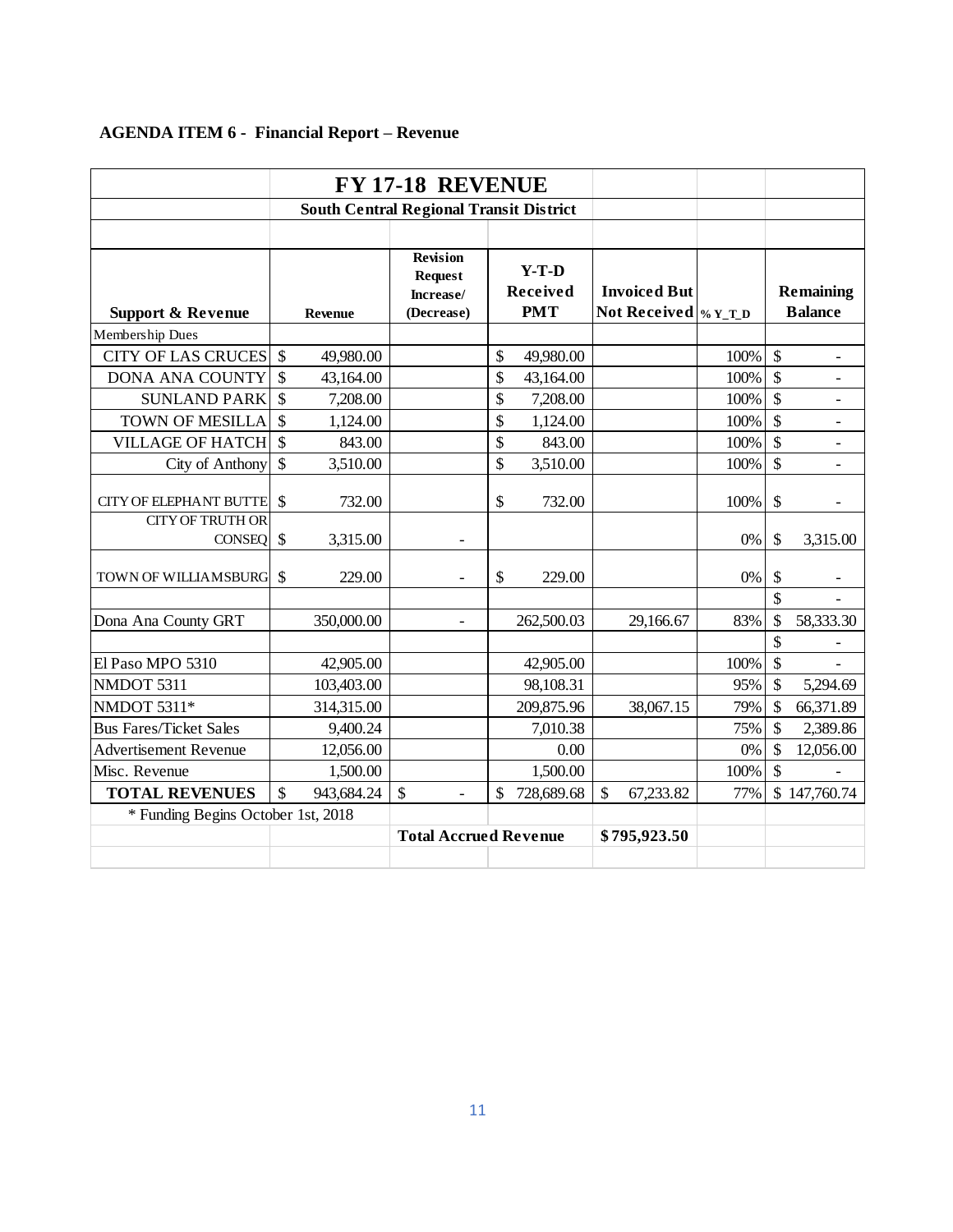# **AGENDA ITEM 7 - Executive Director's Report**

Report will be provided at the meeting via a PowerPoint presentation.

# **AGENDA ITEM 8 - Discuss Items**

- **a.** Dona Ana County MOU Agreement with SCRTD
- **b.** NM DOT Grants for FY19
	- **i.** 5311 Rural Grant
	- **ii.** 5310 Enhanced Senior and People with Disabilities Grant
- **c.** Agency Budget FY2018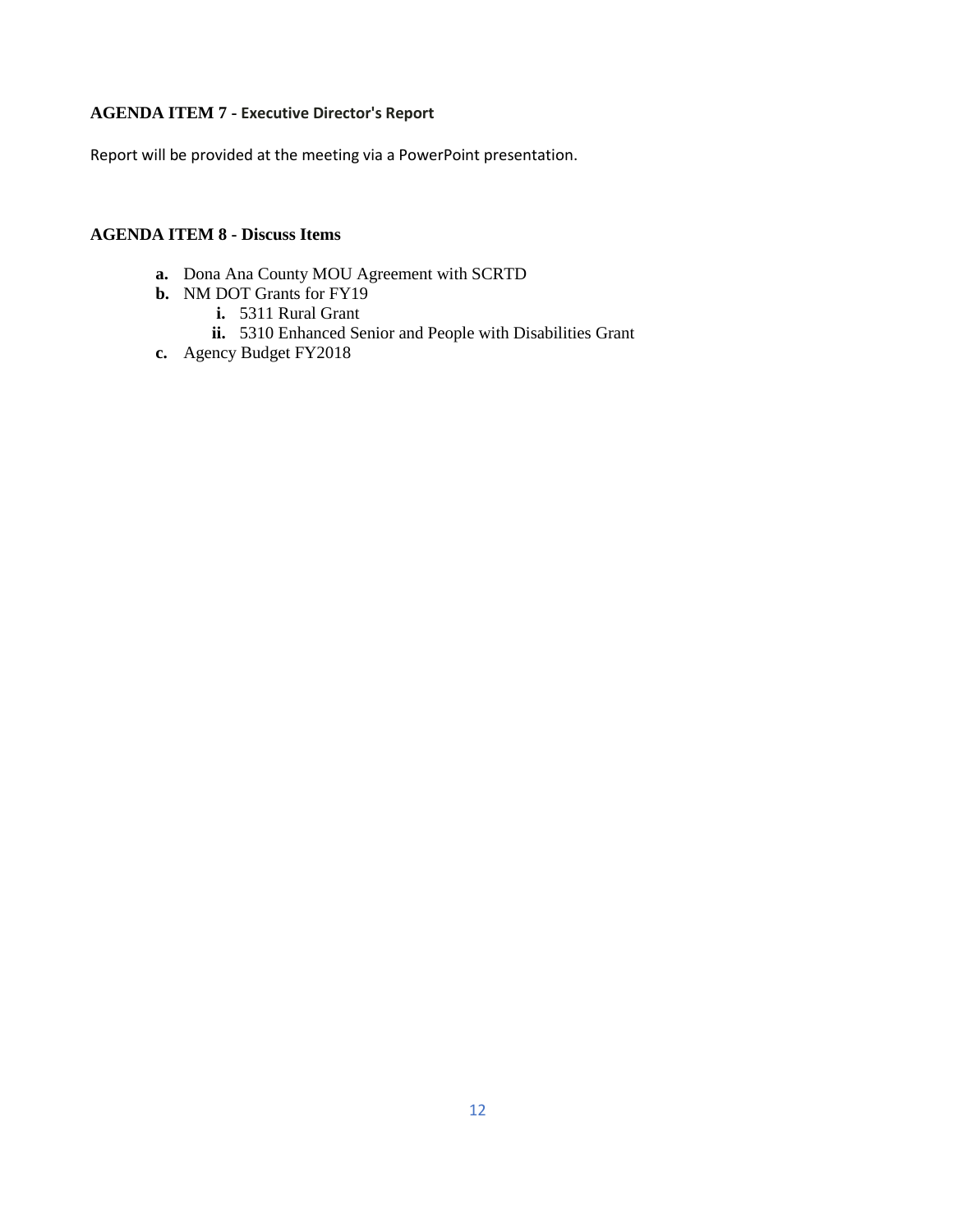## **ITEM 8A - Dona Ana County and SCRTD MOU Agreement**

## **BACKGROUND**

Last July 2017, the County and the District modified their agreement to fund transit service in support of the District securing grant funding. The agreement is for \$350,000 annually.

# **SUMMARY**

On May 15, the Board of County Commissioner's met to review the County's budget. Included in the Budget was the District's budget request. The Commission discussed and approved the same level of funding for SCRTD's as last year. More specifically, \$350,000 in funding was approved.

The funding approved will allow the District's operations to continue to support agency operations for the coming year.

The District's budget for Fiscal Year 2019 reflects the County's budget for the District in the coming year.

## **ITEM 8B – NM DOT GRANTS – CONTRACT AWARD FOR FY2019**

On Monday, May 21, the NM DOT will post the rewards for the next Fiscal Year. However, we expect to be awarding funding for both the 5311 Rural grant that funds current administration and operations and the 5310 Enhanced Senior and People with Disabilities Grant. The latter grant will provide the District with funding for one new bus.

More details will be provided at the Board meeting once the Grant Award is released next week.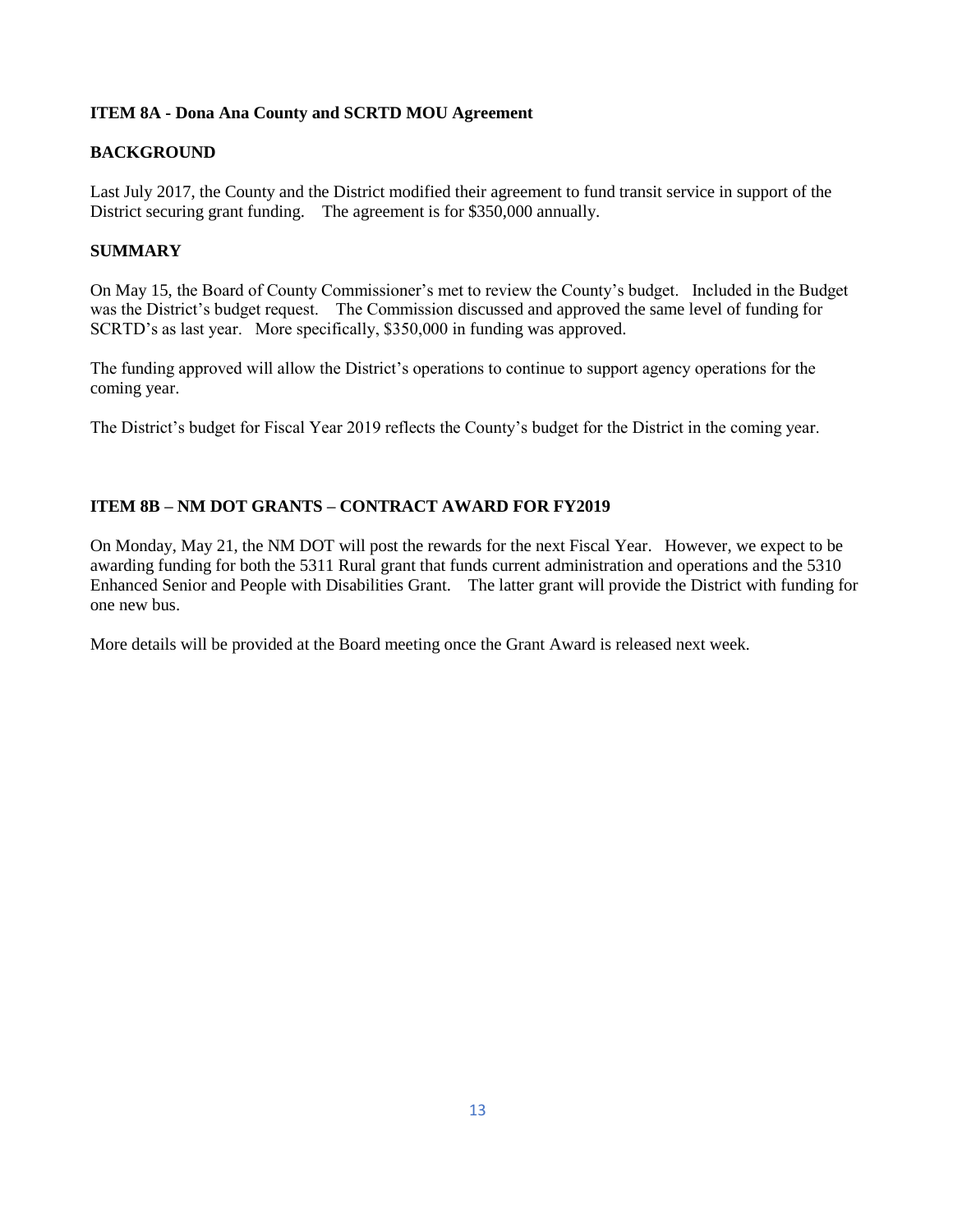| <b>South Central Regional Transit District</b> |                                                                                                                                                                                                                                                                                                                                                                                                                                                                              |                                                                                                                                                                                                                                                                                                                                                                                                             |  |  |  |
|------------------------------------------------|------------------------------------------------------------------------------------------------------------------------------------------------------------------------------------------------------------------------------------------------------------------------------------------------------------------------------------------------------------------------------------------------------------------------------------------------------------------------------|-------------------------------------------------------------------------------------------------------------------------------------------------------------------------------------------------------------------------------------------------------------------------------------------------------------------------------------------------------------------------------------------------------------|--|--|--|
| FY19 Budget                                    | FY18 Budget                                                                                                                                                                                                                                                                                                                                                                                                                                                                  |                                                                                                                                                                                                                                                                                                                                                                                                             |  |  |  |
|                                                |                                                                                                                                                                                                                                                                                                                                                                                                                                                                              |                                                                                                                                                                                                                                                                                                                                                                                                             |  |  |  |
|                                                |                                                                                                                                                                                                                                                                                                                                                                                                                                                                              |                                                                                                                                                                                                                                                                                                                                                                                                             |  |  |  |
|                                                |                                                                                                                                                                                                                                                                                                                                                                                                                                                                              |                                                                                                                                                                                                                                                                                                                                                                                                             |  |  |  |
|                                                |                                                                                                                                                                                                                                                                                                                                                                                                                                                                              |                                                                                                                                                                                                                                                                                                                                                                                                             |  |  |  |
|                                                |                                                                                                                                                                                                                                                                                                                                                                                                                                                                              |                                                                                                                                                                                                                                                                                                                                                                                                             |  |  |  |
|                                                |                                                                                                                                                                                                                                                                                                                                                                                                                                                                              |                                                                                                                                                                                                                                                                                                                                                                                                             |  |  |  |
|                                                |                                                                                                                                                                                                                                                                                                                                                                                                                                                                              |                                                                                                                                                                                                                                                                                                                                                                                                             |  |  |  |
|                                                |                                                                                                                                                                                                                                                                                                                                                                                                                                                                              |                                                                                                                                                                                                                                                                                                                                                                                                             |  |  |  |
|                                                |                                                                                                                                                                                                                                                                                                                                                                                                                                                                              |                                                                                                                                                                                                                                                                                                                                                                                                             |  |  |  |
|                                                |                                                                                                                                                                                                                                                                                                                                                                                                                                                                              |                                                                                                                                                                                                                                                                                                                                                                                                             |  |  |  |
|                                                |                                                                                                                                                                                                                                                                                                                                                                                                                                                                              |                                                                                                                                                                                                                                                                                                                                                                                                             |  |  |  |
|                                                |                                                                                                                                                                                                                                                                                                                                                                                                                                                                              |                                                                                                                                                                                                                                                                                                                                                                                                             |  |  |  |
|                                                |                                                                                                                                                                                                                                                                                                                                                                                                                                                                              |                                                                                                                                                                                                                                                                                                                                                                                                             |  |  |  |
|                                                |                                                                                                                                                                                                                                                                                                                                                                                                                                                                              |                                                                                                                                                                                                                                                                                                                                                                                                             |  |  |  |
|                                                |                                                                                                                                                                                                                                                                                                                                                                                                                                                                              |                                                                                                                                                                                                                                                                                                                                                                                                             |  |  |  |
|                                                |                                                                                                                                                                                                                                                                                                                                                                                                                                                                              |                                                                                                                                                                                                                                                                                                                                                                                                             |  |  |  |
|                                                |                                                                                                                                                                                                                                                                                                                                                                                                                                                                              |                                                                                                                                                                                                                                                                                                                                                                                                             |  |  |  |
|                                                |                                                                                                                                                                                                                                                                                                                                                                                                                                                                              |                                                                                                                                                                                                                                                                                                                                                                                                             |  |  |  |
|                                                |                                                                                                                                                                                                                                                                                                                                                                                                                                                                              |                                                                                                                                                                                                                                                                                                                                                                                                             |  |  |  |
|                                                |                                                                                                                                                                                                                                                                                                                                                                                                                                                                              |                                                                                                                                                                                                                                                                                                                                                                                                             |  |  |  |
|                                                |                                                                                                                                                                                                                                                                                                                                                                                                                                                                              |                                                                                                                                                                                                                                                                                                                                                                                                             |  |  |  |
|                                                |                                                                                                                                                                                                                                                                                                                                                                                                                                                                              |                                                                                                                                                                                                                                                                                                                                                                                                             |  |  |  |
|                                                |                                                                                                                                                                                                                                                                                                                                                                                                                                                                              |                                                                                                                                                                                                                                                                                                                                                                                                             |  |  |  |
|                                                |                                                                                                                                                                                                                                                                                                                                                                                                                                                                              |                                                                                                                                                                                                                                                                                                                                                                                                             |  |  |  |
|                                                |                                                                                                                                                                                                                                                                                                                                                                                                                                                                              |                                                                                                                                                                                                                                                                                                                                                                                                             |  |  |  |
|                                                |                                                                                                                                                                                                                                                                                                                                                                                                                                                                              |                                                                                                                                                                                                                                                                                                                                                                                                             |  |  |  |
|                                                |                                                                                                                                                                                                                                                                                                                                                                                                                                                                              |                                                                                                                                                                                                                                                                                                                                                                                                             |  |  |  |
|                                                |                                                                                                                                                                                                                                                                                                                                                                                                                                                                              |                                                                                                                                                                                                                                                                                                                                                                                                             |  |  |  |
|                                                |                                                                                                                                                                                                                                                                                                                                                                                                                                                                              |                                                                                                                                                                                                                                                                                                                                                                                                             |  |  |  |
|                                                |                                                                                                                                                                                                                                                                                                                                                                                                                                                                              |                                                                                                                                                                                                                                                                                                                                                                                                             |  |  |  |
|                                                |                                                                                                                                                                                                                                                                                                                                                                                                                                                                              |                                                                                                                                                                                                                                                                                                                                                                                                             |  |  |  |
|                                                |                                                                                                                                                                                                                                                                                                                                                                                                                                                                              |                                                                                                                                                                                                                                                                                                                                                                                                             |  |  |  |
|                                                |                                                                                                                                                                                                                                                                                                                                                                                                                                                                              |                                                                                                                                                                                                                                                                                                                                                                                                             |  |  |  |
|                                                |                                                                                                                                                                                                                                                                                                                                                                                                                                                                              |                                                                                                                                                                                                                                                                                                                                                                                                             |  |  |  |
|                                                |                                                                                                                                                                                                                                                                                                                                                                                                                                                                              |                                                                                                                                                                                                                                                                                                                                                                                                             |  |  |  |
|                                                |                                                                                                                                                                                                                                                                                                                                                                                                                                                                              |                                                                                                                                                                                                                                                                                                                                                                                                             |  |  |  |
|                                                |                                                                                                                                                                                                                                                                                                                                                                                                                                                                              |                                                                                                                                                                                                                                                                                                                                                                                                             |  |  |  |
|                                                |                                                                                                                                                                                                                                                                                                                                                                                                                                                                              |                                                                                                                                                                                                                                                                                                                                                                                                             |  |  |  |
|                                                |                                                                                                                                                                                                                                                                                                                                                                                                                                                                              |                                                                                                                                                                                                                                                                                                                                                                                                             |  |  |  |
|                                                |                                                                                                                                                                                                                                                                                                                                                                                                                                                                              |                                                                                                                                                                                                                                                                                                                                                                                                             |  |  |  |
|                                                |                                                                                                                                                                                                                                                                                                                                                                                                                                                                              |                                                                                                                                                                                                                                                                                                                                                                                                             |  |  |  |
|                                                |                                                                                                                                                                                                                                                                                                                                                                                                                                                                              |                                                                                                                                                                                                                                                                                                                                                                                                             |  |  |  |
|                                                |                                                                                                                                                                                                                                                                                                                                                                                                                                                                              |                                                                                                                                                                                                                                                                                                                                                                                                             |  |  |  |
|                                                |                                                                                                                                                                                                                                                                                                                                                                                                                                                                              |                                                                                                                                                                                                                                                                                                                                                                                                             |  |  |  |
|                                                | <b>Budget</b><br>399,082.00<br>21,436.34<br>10,002.90<br>26,100.00<br>39,334.00<br>22,000.00<br>4,000.00<br>84,360.00<br>40,000.00<br>12,500.00<br>2,376.00<br>78,000.00<br>1,800.00<br>9,500.00<br>2,500.00<br>4,366.00<br><b>SCCOG</b><br>STS, NM<br>84,000.00<br>Zia Therapy<br>21,000.00<br>4,500.00<br>2,500.00<br>150.00<br>250.00<br>50.00<br>500.00<br>500.00<br>700.00<br>7,200.00<br>43,399.31<br>600.00<br>3,152.00<br>24,000.00<br>17,556.00<br>\$<br>967,414.55 | <b>Budget</b><br>312,000.00<br>21,436.34<br>10,002.90<br>26,100.00<br>39,334.00<br>23,088.00<br>4,000.00<br>84,360.00<br>40,000.00<br>6,360.00<br>2,376.00<br>74,000.00<br>2,640.00<br>9,500.00<br>1,000.00<br>115,000.00<br>130,800.00<br>12,000.00<br>5,676.77<br>2,500.00<br>150.00<br>250.00<br>50.00<br>500.00<br>500.00<br>700.00<br>7,200.00<br>7,389.60<br>1,620.63<br>3,150.00<br>\$<br>943,684.24 |  |  |  |

# **ITEM 8C - DISTRICT FY2018-2019 BUDGET**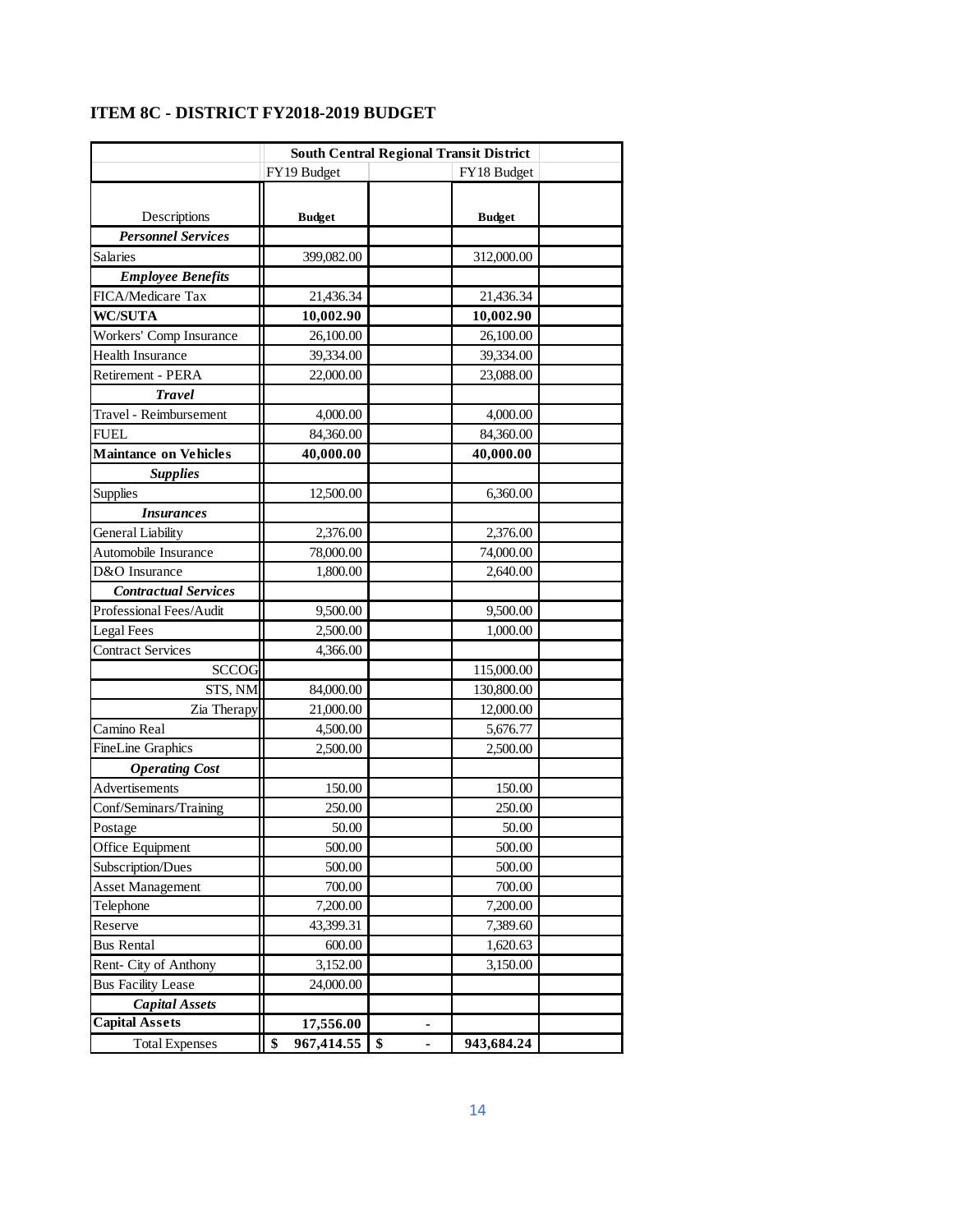|                                    | FY 17-18 REVENUE        |                |                                                |  |  |  |  |  |
|------------------------------------|-------------------------|----------------|------------------------------------------------|--|--|--|--|--|
|                                    |                         |                | <b>South Central Regional Transit District</b> |  |  |  |  |  |
|                                    |                         |                |                                                |  |  |  |  |  |
| <b>Support &amp; Revenue</b>       |                         | <b>Revenue</b> |                                                |  |  |  |  |  |
| Membership Dues                    |                         |                |                                                |  |  |  |  |  |
| <b>CITY OF LAS CRUCES</b>          | \$                      | 49,980.00      |                                                |  |  |  |  |  |
| <b>DONA ANA COUNTY</b>             | \$                      | 43,164.00      |                                                |  |  |  |  |  |
| <b>SUNLAND PARK</b>                | \$                      | 7,208.00       |                                                |  |  |  |  |  |
| <b>TOWN OF MESILLA</b>             | $\overline{\mathbb{S}}$ | 1,124.00       |                                                |  |  |  |  |  |
| <b>VILLAGE OF HATCH</b>            | \$                      | 843.00         |                                                |  |  |  |  |  |
| City of Anthony                    | \$                      | 3,510.00       |                                                |  |  |  |  |  |
| <b>CITY OF ELEPHANT BUTTE</b>      | $\mathcal{S}$           | 732.00         |                                                |  |  |  |  |  |
| <b>CITY OF TRUTH OR</b>            |                         |                |                                                |  |  |  |  |  |
| <b>CONSEQ</b>                      | \$                      | 3,315.00       |                                                |  |  |  |  |  |
| <b>TOWN OF WILLIAMSBURG</b>        | \$                      | 229.00         |                                                |  |  |  |  |  |
|                                    |                         |                |                                                |  |  |  |  |  |
| Dona Ana County GRT                |                         | 350,000.00     |                                                |  |  |  |  |  |
|                                    |                         |                |                                                |  |  |  |  |  |
| 5310                               |                         | 70,224.55      |                                                |  |  |  |  |  |
| NMDOT 5311                         |                         | 104,771.25     |                                                |  |  |  |  |  |
| NMDOT 5311*                        |                         | 314,313.75     |                                                |  |  |  |  |  |
| <b>Bus Fares/Ticket Sales</b>      |                         | 12,000.00      |                                                |  |  |  |  |  |
| <b>Advertisement Revenue</b>       |                         | 6,000.00       |                                                |  |  |  |  |  |
| Misc. Revenue                      |                         |                |                                                |  |  |  |  |  |
| <b>TOTAL REVENUES</b>              | $\mathcal{S}$           | 967,414.55     | \$                                             |  |  |  |  |  |
| * Funding Begins October 1st, 2019 |                         |                |                                                |  |  |  |  |  |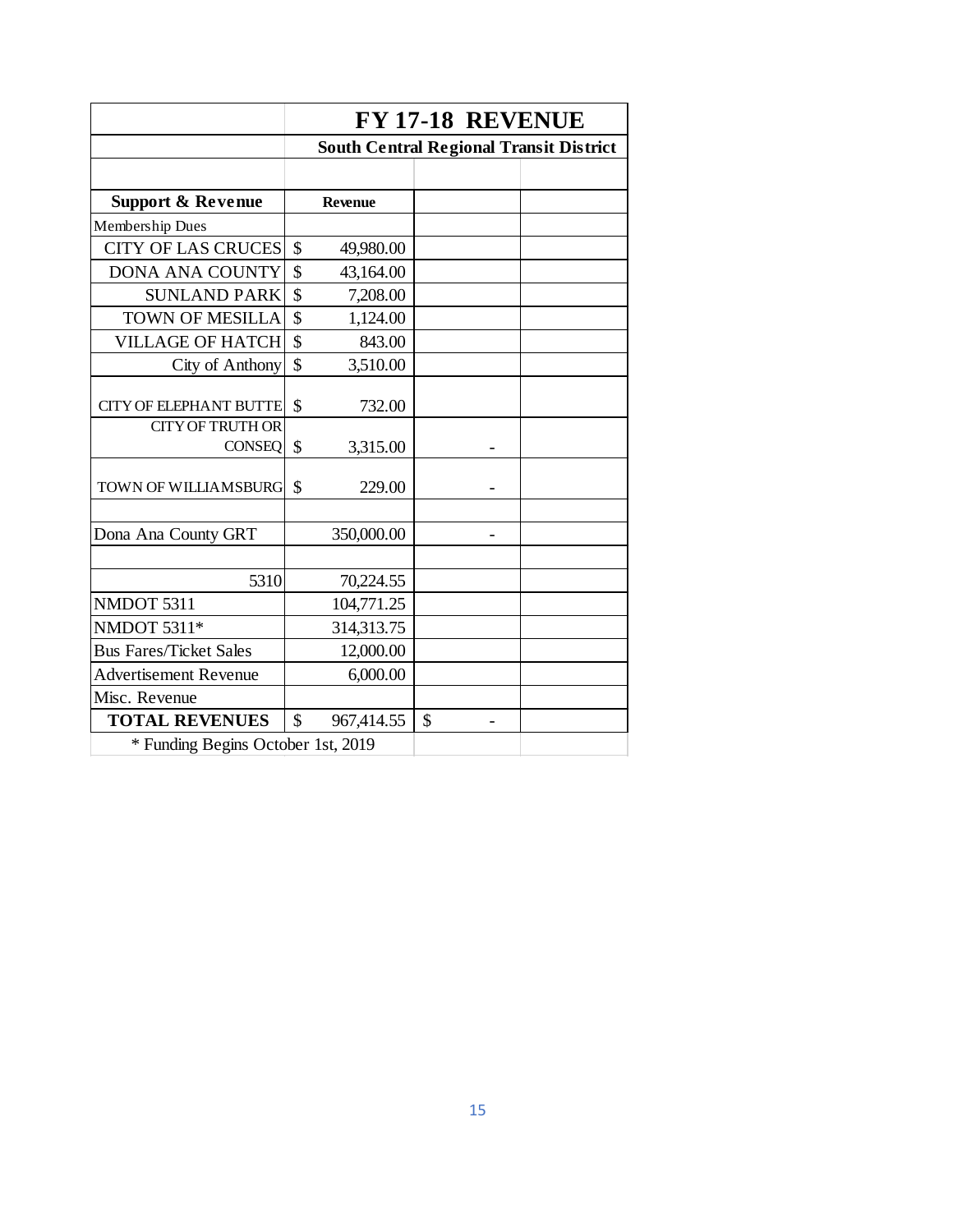# **AGENDA ITEM 9 - Action Items:**

- a. A Resolution Approving the Financial Statements as of April 30, 2018.
- b. A Resolution approving the Opening of the Bank of the West Account
- c. A Resolution Approving use of Bank of the West Commercial Credit Card
- d. A Resolution Approving the Fiscal Year 18-19 District Budget
- e. A Resolution approving the Lease of a bus facility on 833 Anthony Drive, Anthony
- f. A Resolution approving the addition of new positions to the Districts Compensation Schedule of Positions
- g. A Resolution approving the opening of an ADP account to provide Payroll & Human Resources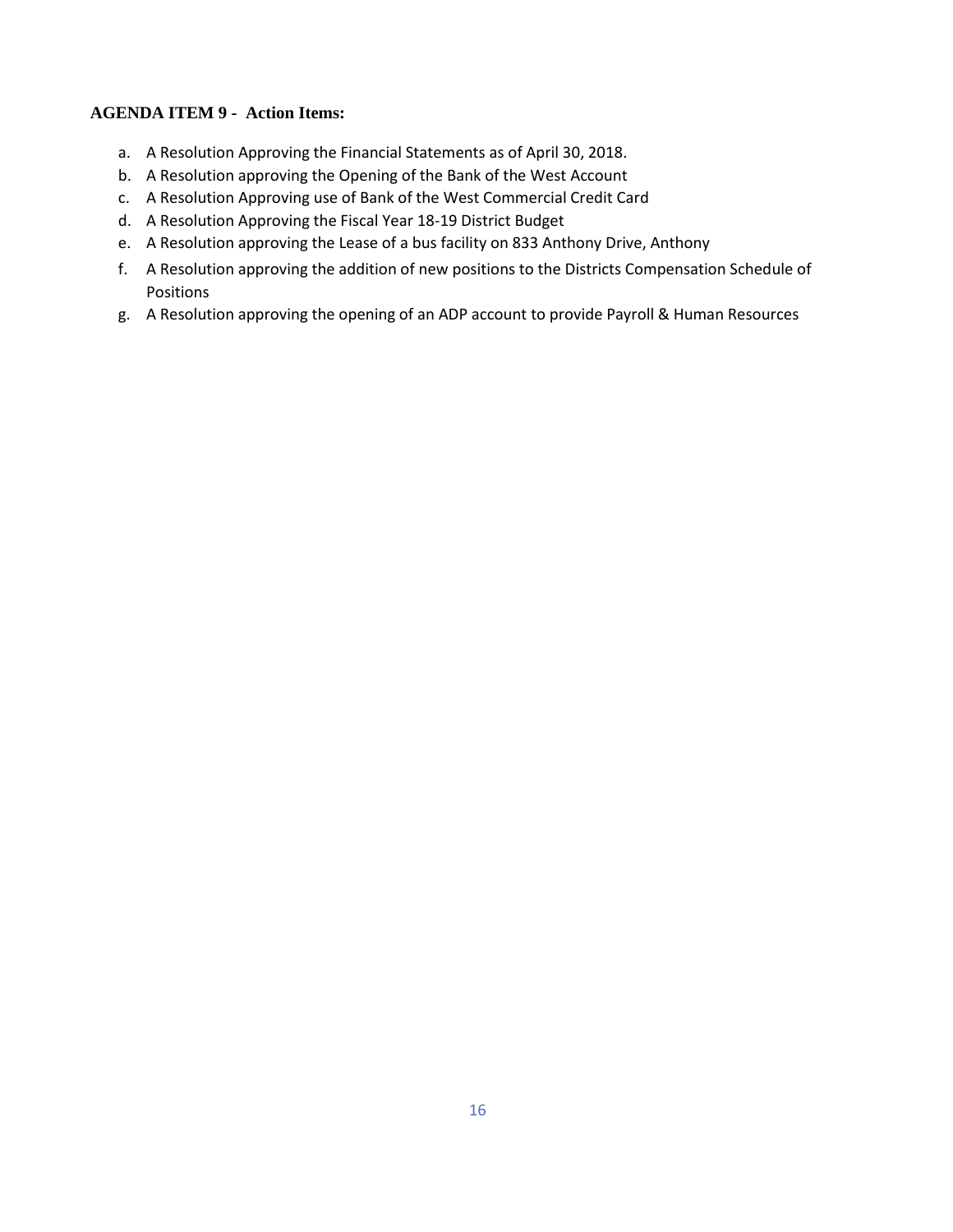**AGENDA ITEM 9A – Resolution Approving the Financials and Budget Adjustments for April 2018**

**South Central Regional Transit District**

**Resolution Number: \_\_\_\_\_\_**

**A Resolution approving the South Central Regional District Fiscal Year 2018 Financials and Budget Adjustments as of April 30, 2018.** 

**WHEREAS**, the South Central Regional Transit District Board of Directors met in a meeting Wednesday, May 23rd, 2018 at the Dona Ana County Offices, 845 N. Motel Blvd., Las Cruces, N.M.; and,

**WHEREAS**, the South Central Regional Transit District accepts the Fiscal Year 2018 Budget Adjustments.

**NOW, THEREFORE, BE IT RESOLVED** by the Board of Directors of the South Central Regional Transit District does hereby approve the Fiscal Year 2018 Financials as of April 30<sup>th</sup>, 2018.

**ADOPTED AND APPROVED THE 23rd DAY OF May 2018.**

Javier Perea, SCRTD Board Chair

ATTEST: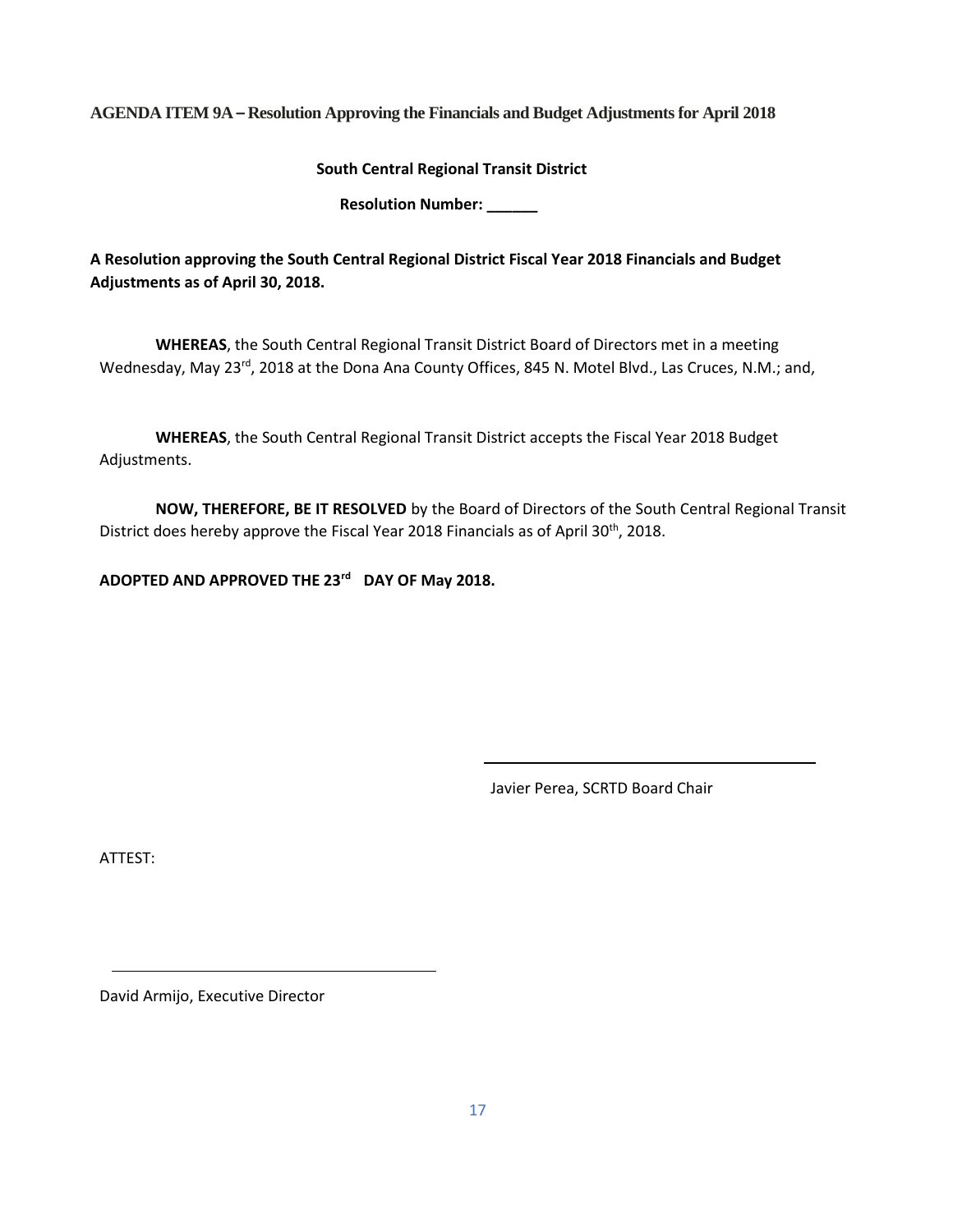### **AGENDA ITEM 9B**

**South Central Regional Transit District** 

**Resolution Number: \_\_\_\_\_\_**

**A Resolution approving opening a Bank of the West Commercial Bank Account for the South Central Regional District.**

**WHEREAS**, the South Central Regional Transit District Board of Directors met in a meeting Wednesday, May 23<sup>rd</sup>, 2018 at the Dona Ana County Offices, 845 N. Motel Blvd., Las Cruces, N.M.; and,

**WHEREAS**, the South Central Regional Transit District accepts staff request to open a Commercial Bank Account with Bank of the West.

**NOW, THEREFORE, BE IT RESOLVED** by the Board of Directors of the South Central Regional Transit District does hereby approve the opening of a Bank of the West Commercial Bank Account.

**ADOPTED AND APPROVED THE 23rd DAY OF May 2018.**

Javier Perea, SCRTD Board Chair

ATTEST: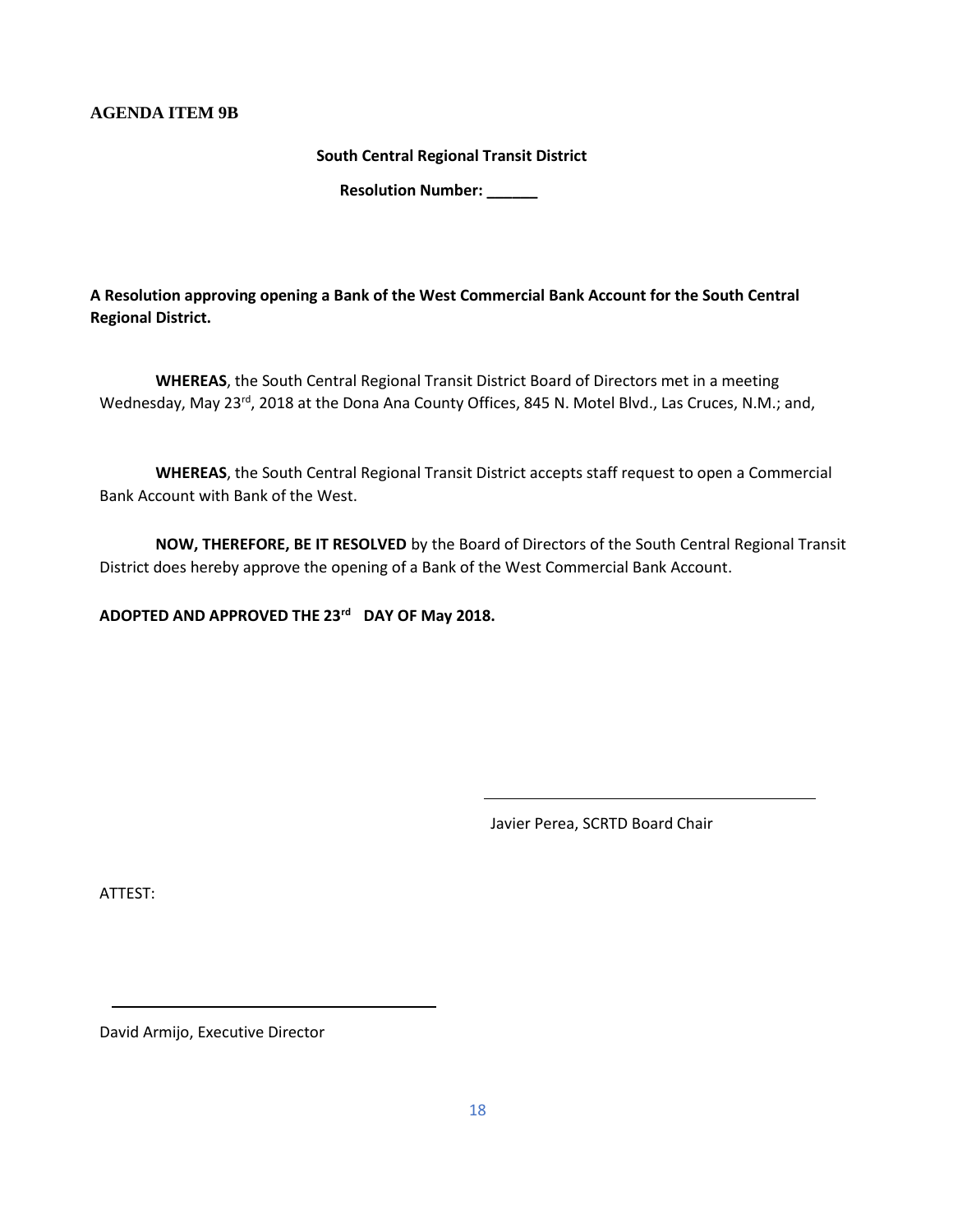### **AGENDA ITEM 9C**

**South Central Regional Transit District** 

**Resolution Number: \_\_\_\_\_\_**

**A Resolution approving the South Central Regional District use of a Bank of the West Commercial Bank Card for small purchases.** 

**WHEREAS**, the South Central Regional Transit District Board of Directors met in a meeting Wednesday, May 23rd, 2018 at the Dona Ana County Offices, 845 N. Motel Blvd., Las Cruces, N.M.; and,

**WHEREAS**, the South Central Regional Transit District authorizes staff the use of a Bank card for small purchases subject to District policy.

**NOW, THEREFORE, BE IT RESOLVED** by the Board of Directors of the South Central Regional Transit District does hereby approve the use of a Bank of the West Commercial Bank Card.

**ADOPTED AND APPROVED THE 23rd DAY OF May 2018.**

Javier Perea, SCRTD Board Chair

ATTEST: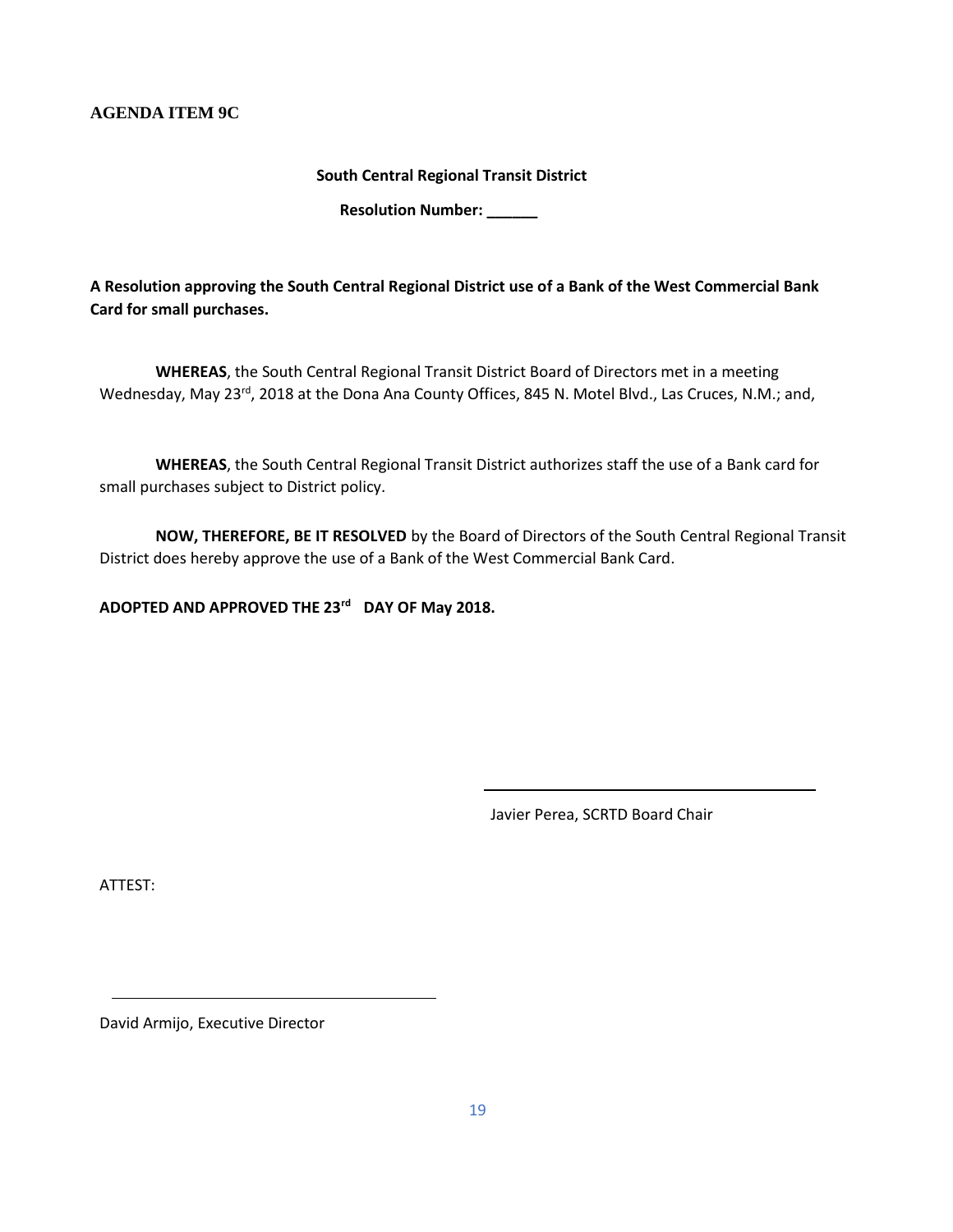**AGENDA ITEM 9D**

**South Central Regional Transit District** 

**Resolution Number: \_\_\_\_\_\_**

**A Resolution approving the South Central Regional District Budget for Fiscal Year 2018-19**

**WHEREAS**, the South Central Regional Transit District Board of Directors met in a meeting Wednesday, May 23<sup>rd</sup>, 2018 at the Dona Ana County Offices, 845 N. Motel Blvd., Las Cruces, N.M.; and,

**WHEREAS**, the South Central Regional Transit District approves the Budget for Fiscal Year 2018 to 2019,

**NOW, THEREFORE, BE IT RESOLVED** by the Board of Directors of the South Central Regional Transit District does hereby approve the Fiscal Year Budget for 2018 to 2019.

**ADOPTED AND APPROVED THE 23rd DAY OF May 2018.**

Javier Perea, SCRTD Board Chair

ATTEST: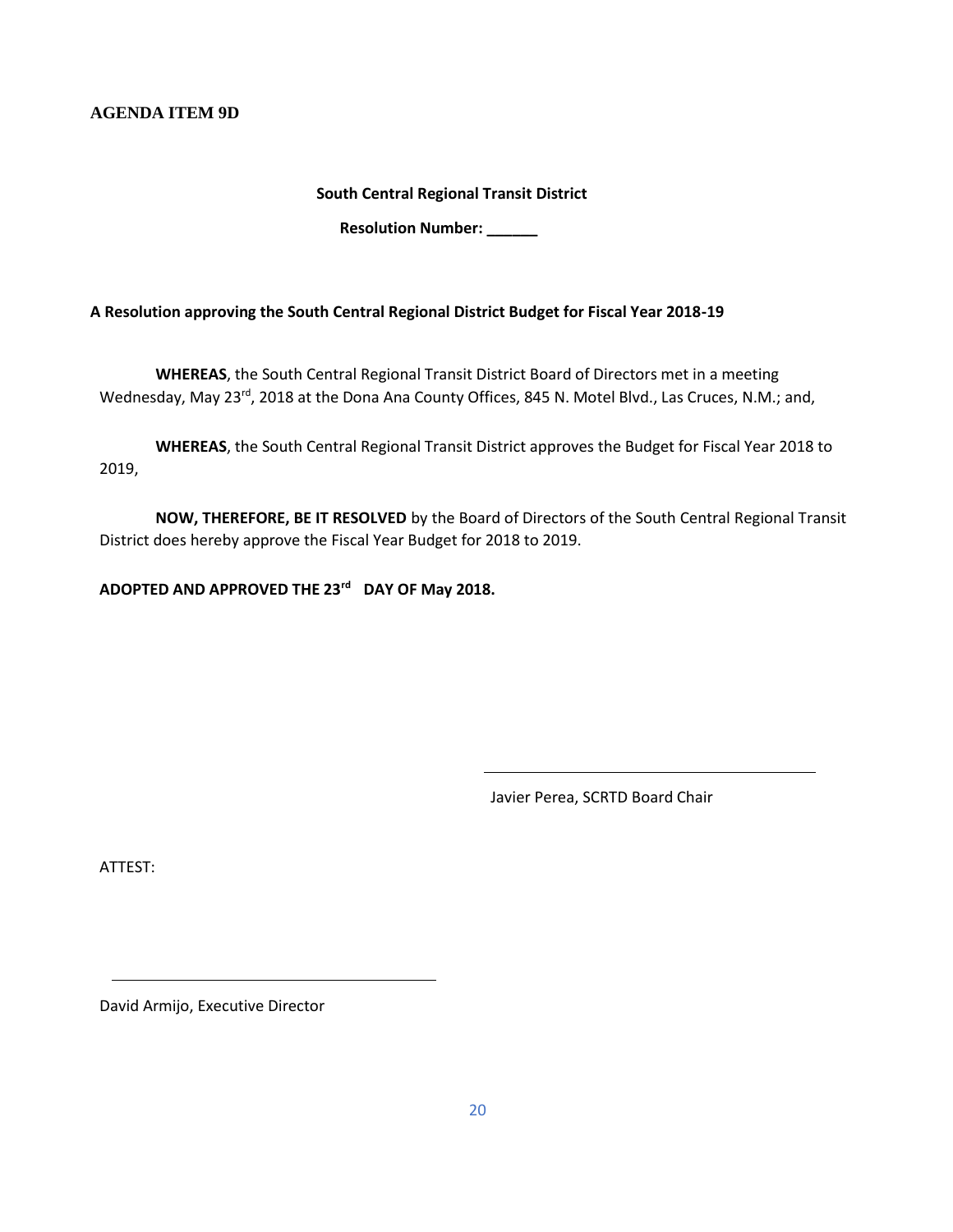### **AGENDA ITEM 9E**

**South Central Regional Transit District** 

**Resolution Number: \_\_\_\_\_\_**

**A Resolution approving the Lease for a Bus Facility located on 833 Anthony Drive, Anthony, New Mexico**

**WHEREAS**, the South Central Regional Transit District Board of Directors met in a meeting Wednesday, May 23<sup>rd</sup>, 2018 at the Dona Ana County Offices, 845 N. Motel Blvd., Las Cruces, N.M.; and,

**WHEREAS**, the South Central Regional Transit District approves Executive Director entering a oneyear lease, with options, for property on 833 Anthony Drive, Anthony, New Mexico,

**NOW, THEREFORE, BE IT RESOLVED** by the Board of Directors of the South Central Regional Transit District does hereby approve entering a one-year lease, with options, for a Bus Facility locate on 833 Anthony Drive, Anthony, New Mexico.

**ADOPTED AND APPROVED THE 23rd DAY OF May 2018.**

Javier Perea, SCRTD Board Chair

ATTEST: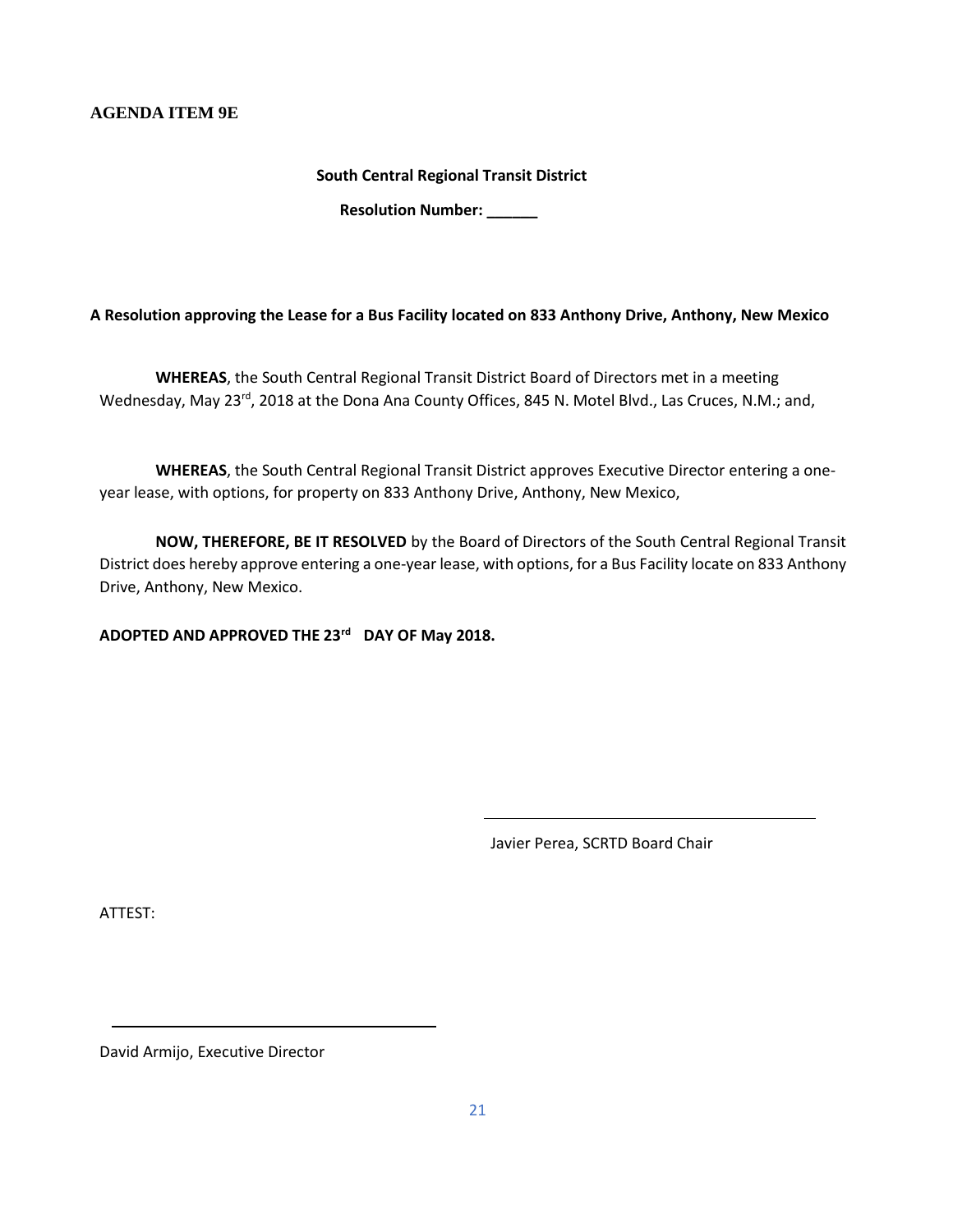**AGENDA ITEM 9F**

**South Central Regional Transit District** 

**Resolution Number: \_\_\_\_\_\_**

**A Resolution approving new positions to the Districts Compensation Schedule of Positions for the South Central Regional District.** 

**WHEREAS**, the South Central Regional Transit District Board of Directors met in a meeting Wednesday, May 23rd, 2018 at the Dona Ana County Offices, 845 N. Motel Blvd., Las Cruces, N.M.; and,

**WHEREAS**, the South Central Regional Transit District accepts adding new positions to the Districts Compensation Schedule of Positions,

**WHEREAS,** any position listed in the District Compensation Schedule of Positions is subject to the Board approved budget,

**NOW, THEREFORE, BE IT RESOLVED** by the Board of Directors of the South Central Regional Transit District does hereby approve the Fiscal Year 2018 Financials as of April 30<sup>th</sup>, 2018.

**ADOPTED AND APPROVED THE 23rd DAY OF May 2018.**

Javier Perea, SCRTD Board Chair

ATTEST: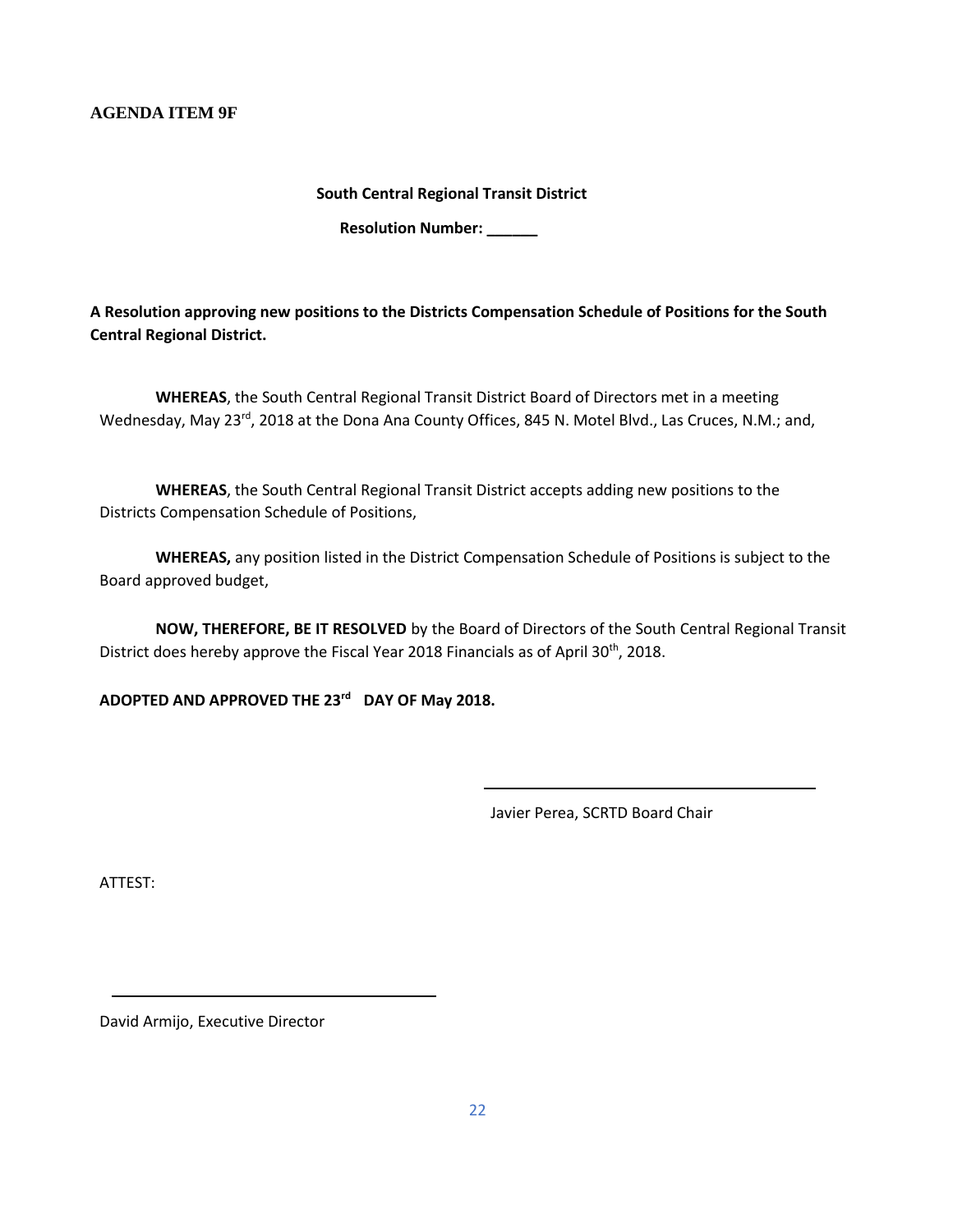### **AGENDA ITEM 9G**

**South Central Regional Transit District** 

**Resolution Number: \_\_\_\_\_\_**

**A Resolution approving the use of ADP as the District's Payroll and Human Resources** 

**WHEREAS**, the South Central Regional Transit District Board of Directors met in a meeting Wednesday, May 23rd, 2018 at the Dona Ana County Offices, 845 N. Motel Blvd., Las Cruces, N.M.; and,

**WHEREAS**, the South Central Regional Transit District accepts a contract agreement with ADP for Payroll and Human Resources,

**NOW, THEREFORE, BE IT RESOLVED** by the Board of Directors of the South Central Regional Transit District does hereby approve entering into a contract with ADP for payroll and human resource functions.

**ADOPTED AND APPROVED THE 23rd DAY OF May 2018.**

Javier Perea, SCRTD Board Chair

ATTEST: